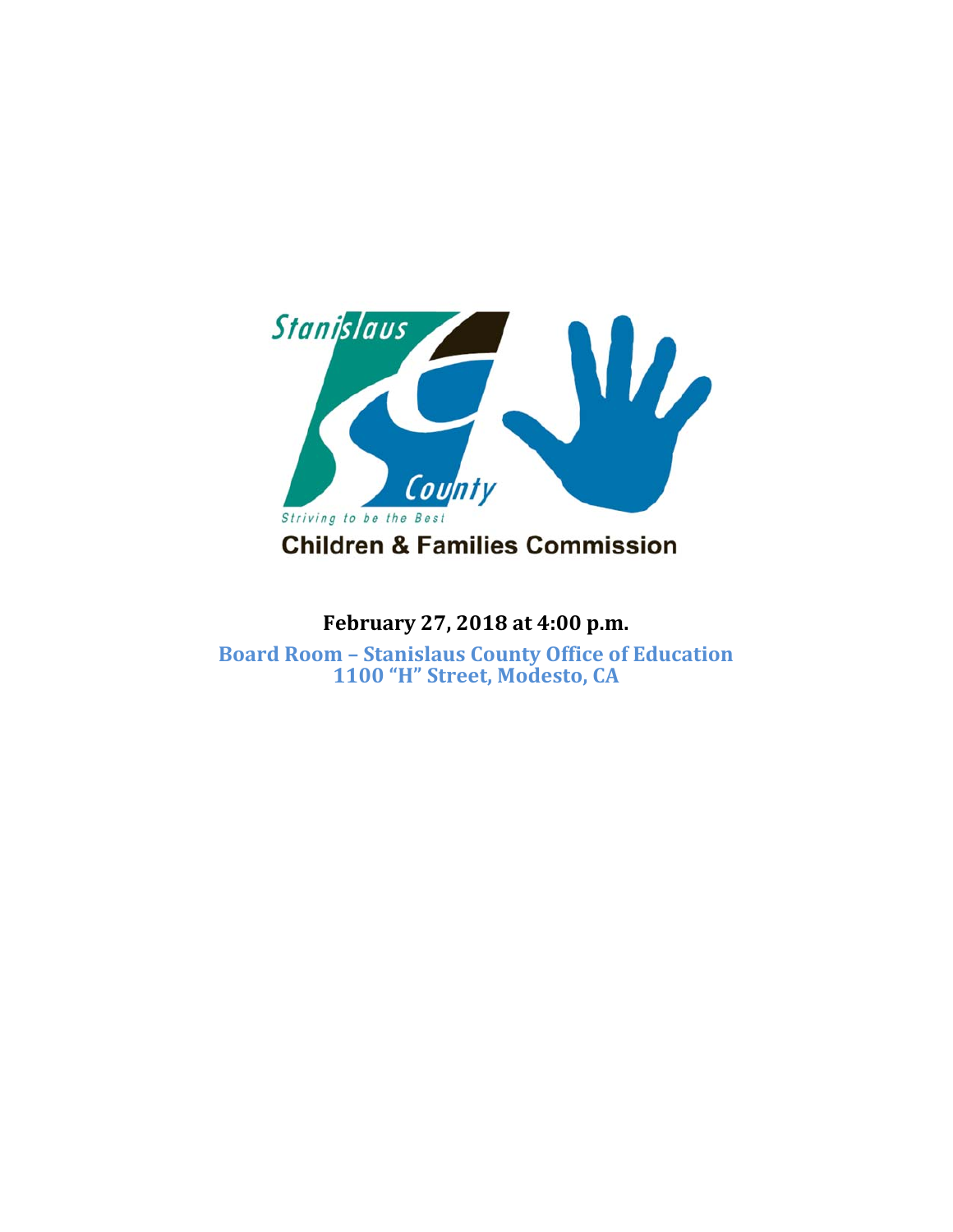





## *Commission Meeting Notice*

*Tuesday, February 27, 2018 at 4:00 PM, Board Room, Stanislaus County Office of Education 1100 "H" Street, Modesto, CA 95354*

#### <sup>U</sup>**MEMBERS:**

Vicki Bauman School Representative

Ignacio Cantu Jr. Community Representative

> Vito Chiesa County Supervisor

David Cooper Community Representative

Kathy Harwell Chair Community Services Agency

Mary Ann Lee Health Services Agency

Nelly Paredes‐Walsborn, Ph.D. Vice Chair Community Representative

George Skol Community Representative

Julie Vaishampayan, MD Public Health Officer

\*\*\*\*\*\*\*\*\*\*\*\*\*\*\*\*\*\*\*\*\*\*\*\*\*

David T. Jones Executive Director

 $\overline{a}$ 

The Stanislaus County Children and Families Commission welcomes you to its meetings which are regularly held on the fourth Tuesday of most month. Your interest is encouraged and appreciated.

The agenda is divided into two sections:

**CONSENT CALENDAR:** These matters include routine financial and administrative actions and are identified with an asterisk (\*). All items on the consent calendar will be voted on at the beginning of the meeting under the section titled "Consent Calendar." If you wish to have an item removed from the Consent Calendar, please make your request at the time the Commission Chairperson asks if any member of the public wishes to remove an item from consent.

**REGULAR CALENDAR:** These items will be individually discussed and include all items not on the consent calendar and all public hearings.

**ANY MEMBER OF THE AUDIENCE DESIRING TO ADDRESS THE COMMISSION ON A MATTER ON THE AGENDA:** Please raise your hand or step to the podium at the time the item is announced by the Commission Chairperson. In order that interested parties have an opportunity to speak, any person addressing the Commission will be limited to a maximum of 5 minutes unless the Chairperson of the Commission grants a longer period of time.

PUBLIC COMMENT PERIOD: Matters under the jurisdiction of the Commission, and not on the posted agenda, may be addressed by the general public at the beginning of the regular agenda and any off-agenda matters before the Commission for consideration. However, California law prohibits the Commission from taking action on any matter which is not on the posted agenda unless it is determined to be an emergency by the Children and Families Commission. Any member of the public wishing to address the Commission during the "Public Comment" period shall be permitted to be heard once for up to 5 minutes.

**COMMISSION AGENDAS AND MINUTES:** Commission agendas, Minutes, and copies of items to be considered by the Children and Families Commission are typically posted on the Internet on Friday afternoons preceding a Tuesday meeting at the following website: www.stanprop10.org.

Materials related to an item on this Agenda submitted to the Commission after distribution of the agenda packet are available for public inspection in the Commission office at 930  $15<sup>th</sup>$ Street, Modesto, CA during normal business hours. Such documents are also available online, subject to staff's ability to post the documents before the meeting, at the following website www.stanprop10.org.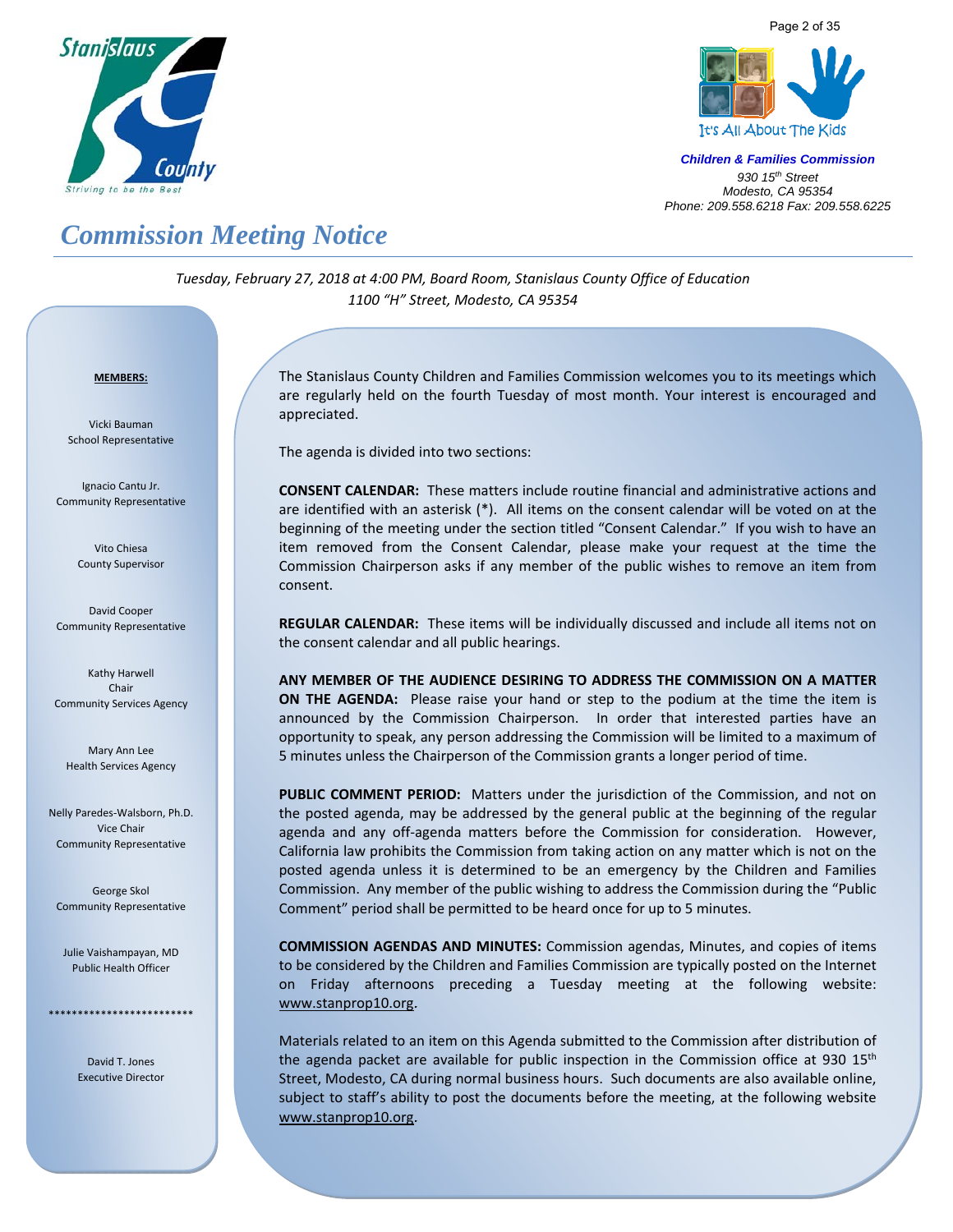





## *Commission Meeting Notice*

*Tuesday, February 27, 2018 at 4:00 PM, Board Room, Stanislaus County Office of Education 1100 "H" Street, Modesto, CA 95354*

#### <sup>U</sup>**MEMBERS:**

Vicki Bauman School Representative

Ignacio Cantu Jr. Community Representative

> Vito Chiesa County Supervisor

David Cooper Community Representative

Kathy Harwell Chair Community Services Agency

Mary Ann Lee Health Services Agency

Nelly Paredes‐Walsborn, Ph.D. Vice Chair Community Representative

George Skol Community Representative

Julie Vaishampayan, MD Public Health Officer

\*\*\*\*\*\*\*\*\*\*\*\*\*\*\*\*\*\*\*\*\*\*\*\*\*

David T. Jones Executive Director **NOTICE REGARDING NON‐ENGLISH SPEAKERS:** Stanislaus County Children & Families Commission meetings are conducted in English and translation to other languages is not provided unless the Commission is notified 72 hours in advance that an interpreter is necessary. Please contact Administration at (209) 558‐6218 should you need a translator for this meeting.

Las juntas de la Comision para Niños y Familias son dirigidas en Ingles y no hay traduccion disponible a menos que la Comision sea notificada con 72 horas por avanzado. Si necesita traducción, por favor contacte a la Comision al (209) 558-6218. (Por favor tome nota, el mensaje es en Ingles pero se le asistara en Español cuando lo pida.)

**REASONABLE ACCOMMODATIONS:** In compliance with the Americans with Disabilities Act, if you need special assistance to participate in this meeting, please contact the Commission at (209) 558-6218. Notification 72 hours prior to the meeting will enable the County to make reasonable arrangements to ensure accessibility to this meeting.

**RECUSALS:** California Government Code Section 87100 states that "no public official at any level of state or local government may make, participate in making or in any way use or attempt to use his/her official position to influence governmental decision in which he/she knows or has reason to know he/she has a disqualifying conflict of interest." Likewise, California Government Code section 1090 provides that certain government officials and employees "…shall not be financially interested in any contract made by tem in their official capacity."

These sections of law permit the Stanislaus County Children and Families Commission to execute contracts so long as the Commissioner(s) with the conflict recuses himself or herself from making, participating in making, or in any way attempting to use his or her official position to influence a decision on the contract.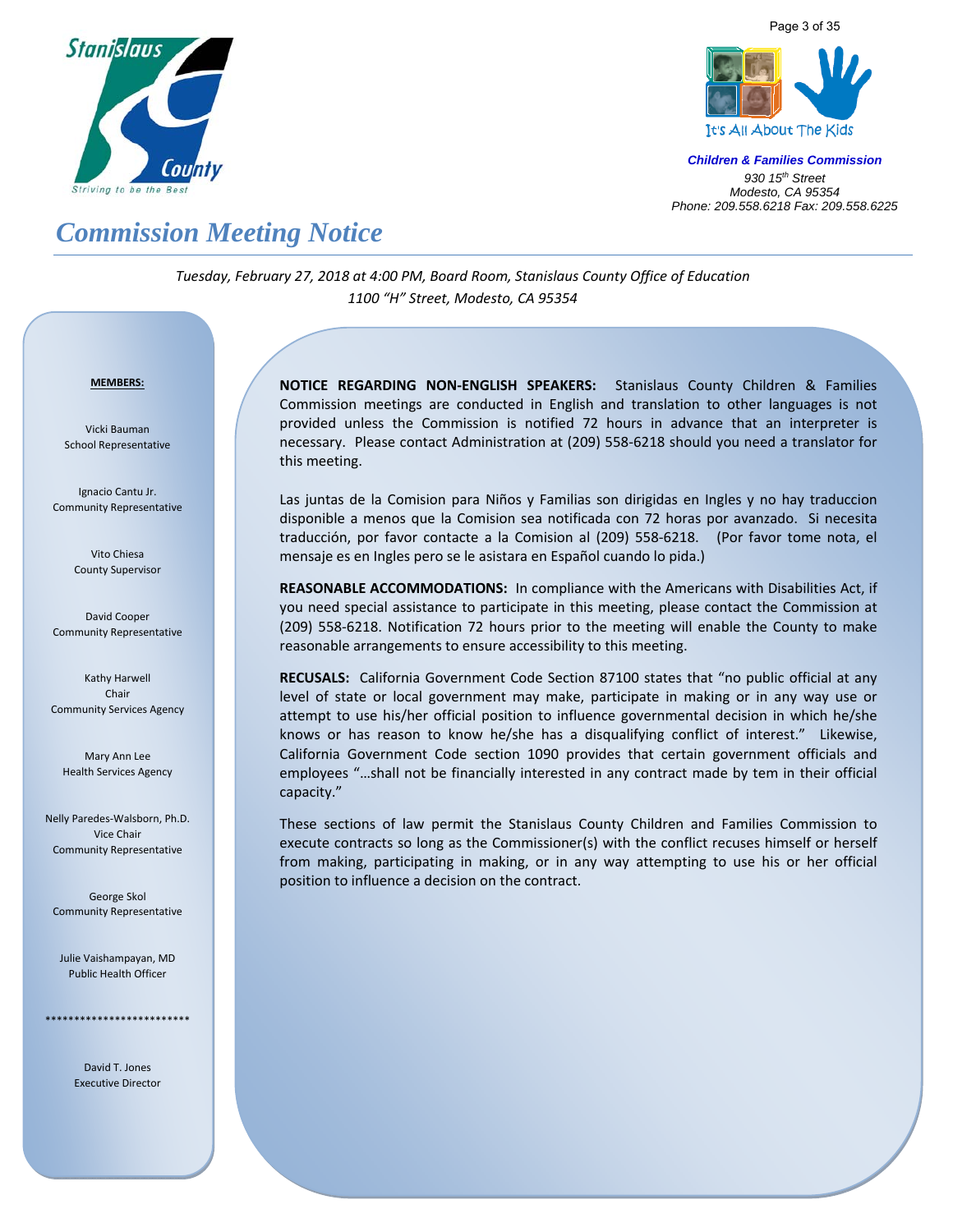





## *COMMISSION MEETING AGENDA*

## *February 27, 2018*

## *Times provided are approximate times.*

- *4:00 p.m. 4:10 p.m. 4:15 p.m. 4:08 p.m. 4:05 p.m.*  4:18 p.m. 1. Approval to Authorize a Name Change for the Stanislaus County Children and Families p. 8-9 *4:33 p.m.*  2. Approval of One‐Year Contract Awards for Fiscal Year 2018‐2019 and One‐Year Contract p. 10‐21 *4:53 p.m.*  I. Welcome & Introductions – Chair Harwell II. Pledge of Allegiance III. Announcement of Recusals  $1$ IV. Public Comment Period (Limit of 5 minutes per person) V. Approval of the Consent Calendar – Agenda items marked by an Asterisk  $(*)$ VI. Agenda Items \* A. Approval of the Commission Meeting Minutes of December 12, 2017 p. 5-7 B. Executive Director's Office Commission to First 5 Stanislaus Reductions for Existing Differential Response Family Resource Center Contracts in Fiscal Year 2018‐2019 3. Approval to Issue a Request for Proposal for Strategic Direction/Planning p. 22-25 C. Committee Reports \* 1. Accept the Minutes of the Administrative Committee Meeting of January 8, 2018 p. 26 a. Monthly Financial Report as of December 31, 2017 p. 27 b. Quarterly Financial Report July 2017 – December 2017 p. 28 \* 2. Accept the Minutes of the Operations Committee Meeting of January 11, 2018 p. 29
	- \* 3. Accept the Minutes of the Administrative Committee Meeting of February 12, 2018 p. 30-31 a. Monthly Financial Report as of January 31, 2018 p. 32
	- \* 4. Accept the Minutes of the Operations Committee Meeting of February 15, 2018 p. 33-34
	- \* 5. Accept the Minutes of the Executive Committee Meeting of February 21, 2018 p. 35
	- VII. Correspondence
	- VIII. Commissioner Reports
- *5:08 p.m.*  IX. Staff Reports
- *5:13 p.m.* X. Adjourn

 $\overline{a}$ 

*<sup>1</sup> Commissioners may publicly announce the item(s) or recommendation(s) from which he/she will recuse himself or herself due to an actual or perceived conflict of interest. The Commissioner will excuse himself or herself from the meeting and leave the room when the specific agenda item comes up for discussion and voting.*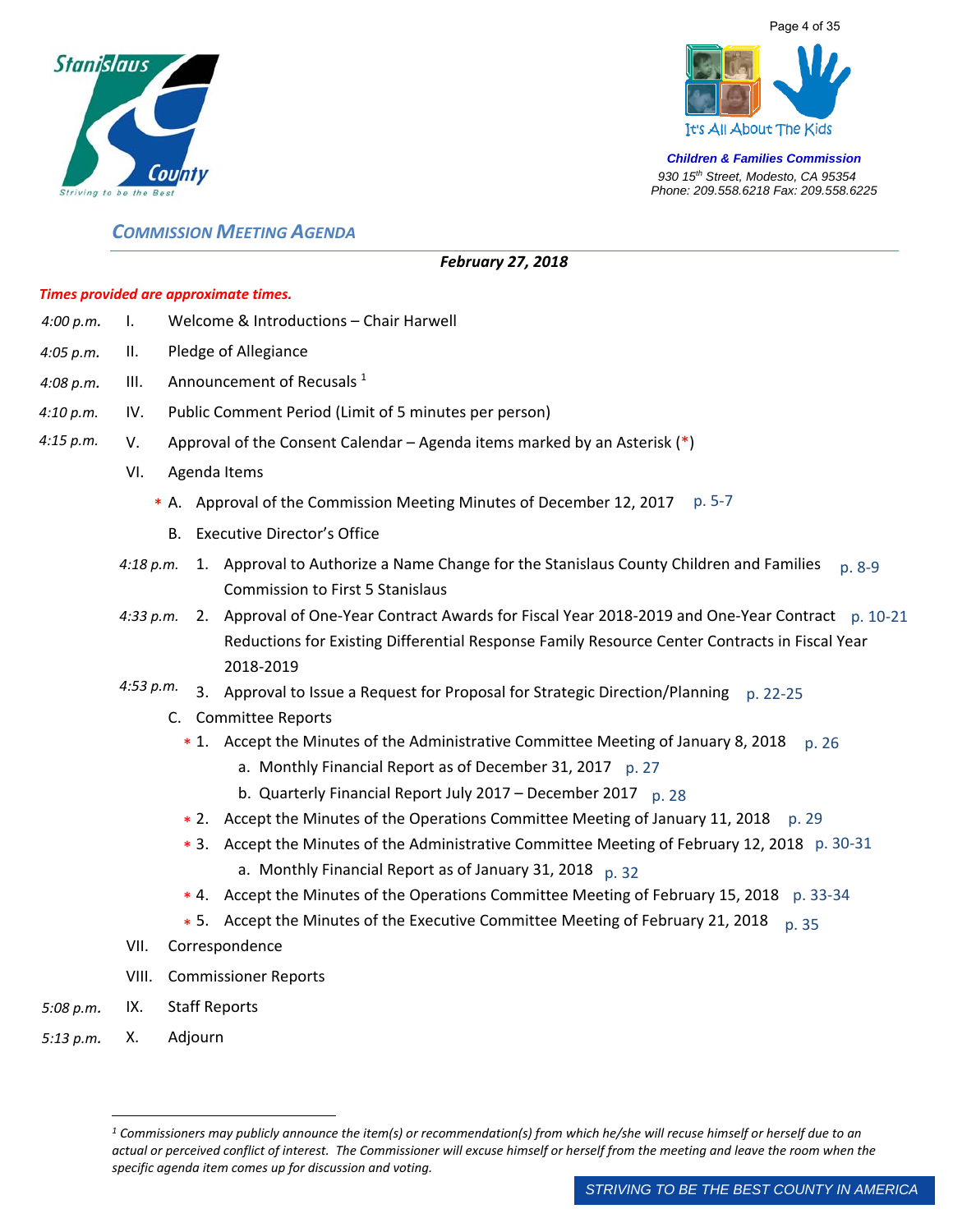



## *Commission Meeting Minutes Tuesday, December 12, 2017 Stanislaus County Office of Education Board Room 1100 "H" Street, Modesto, CA*

**Members Present:**  Vicki Bauman, Ignacio Cantu Jr., Vito Chiesa, David Cooper, Kathy Harwell (Chair), Mary Ann Lee, Nelly Paredes‐Walsborn (Vice Chair), George Skol, Dr. Julie Vaishampayan.

**Members Absent:** None

- **Staff Present:** David Jones, Executive Director; Veronica Ascencio, Accountant; Stephanie Loomis, Administration; and Jack Doering, Commission Counsel.
	- I. Chair Harwell called the meeting to order at 4:00 p.m. Commission members, staff, and attendees were introduced and welcomed.
	- II. Commission members and attendees recited the Pledge of Allegiance.
	- III. Announcement of Commissioner Recusals None
	- IV. Public Comment Period None
	- V. Consent Calendar The Consent Calendar was approved. *Motion by Bauman, Second by Skol. Unanimously approved.*
	- VI. Agenda Items

A. The Commission approved the Commission Meeting Minutes of October 24, 2017. *Approved on the consent calendar. Motion by Bauman, Second by Skol. Unanimously approved.* 

- B. Executive Director's Office
	- 1. The Commission heard a presentation by Moira Kenney from First 5 Association. She shared the Association is working on building a First 5 Network Strategy to achieve greater unity, influence and impact across First 5, leading to more funding, and greater outcomes for children 0‐5 and their families. The Commission thanked her for the presentation.
	- 2. Section 130140 of the California Health and Safety Code requires that "the county commission conduct at least one public hearing on its proposed county strategic plan before the plan is adopted." The Commission is considering adoption of a strategic plan for calendar years 2018‐2020. This plan is consistent with the current strategic plan for 2015‐ 2017 and would serve as the guiding document for the Commission for the next three years until amended or replaced.

The Commission closely monitors State revenues and creates long-range financial models based on State revenue assumptions as well as Commission priorities and spending assumptions. Annual State revenue for the Commission has decreased from a high of nearly \$7.1 million in 2004-2005 to the Fiscal Year 2017-2018 budget projection of \$4.3 million. There have been several factors, including the increased tax on tobacco products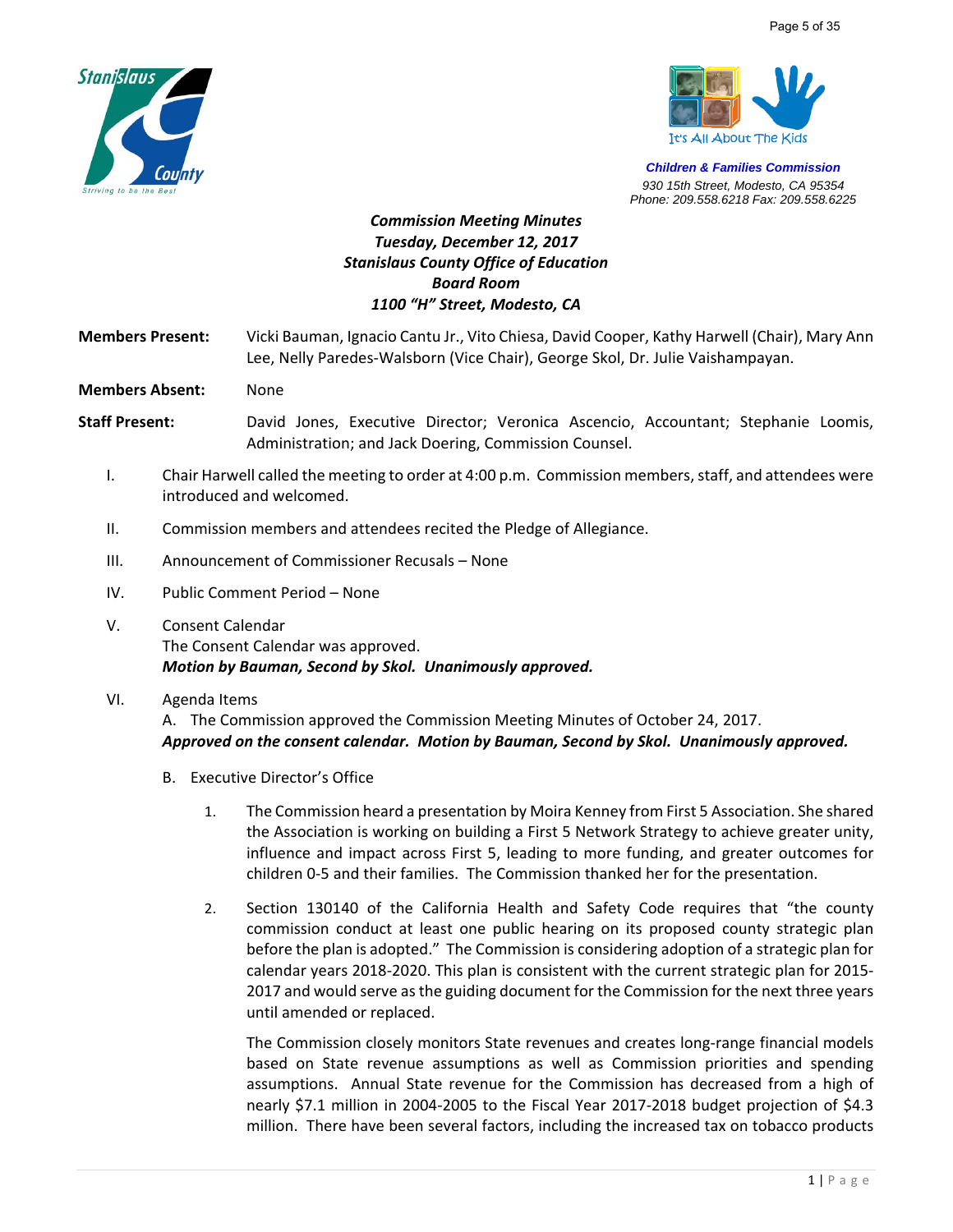and the increase in legal smoking age in California, that are influencing the trend of decreased revenue.

Commission staff has clearly communicated to its funded partners for nearly 10 years that current levels of funding are not sustainable and that the Commission at some point will need to take action to make changes to funding levels. With continued decreasing State revenue and a decreasing fund balance, the Commission is preparing to take action on its strategic priorities, budget and long‐range model and has been communicating with funded partners through multiple channels over the past six months that this process will be taking place.

Aside from the declining State revenue available for the work of the Commission, there are also multiple additional factors impacting the future strategic direction of the Commission. These adaptive challenges and opportunities include things like the significant collective impact work occurring in Stanislaus County to create broad-based systems of change through movements like Focus on Prevention. Also, there is a strong willingness of key stakeholders to participate in collaborative work for the improvement of the community. There is a need for greater 0‐5 and family systems development and coordination in our community and the need for stronger data systems surrounding the work of children and families. The historical relevance and leadership of the Children and Families Commission is a tremendous strength that needs to continue to be utilized. And the financial capacity of the Commission to drive change for population health indicators ‐ as well as program‐ based indicators – needs to be considered. These are just some of the forces and factors at work locally that will form any future strategic process the Commission engages.

It is the intention of the Commission over the next 12 months to consider a Request for Proposal (RFP) process for a strategic direction and planning process. It is anticipated this RFP and planning process will require a significant investment of time and financial resources. Engaging this effort would allow for an intensive process of data collection and analysis, as well as a thorough process for strategic reflection and establishing future Commission priorities, taking into account the multiple factors impacting the operating environment. The result of this process would be the groundwork for an updated strategic plan. A new Strategic Plan with updated Commission priorities, would provide the framework for long‐term spending into the future through an updated long‐range financial model. Upon completion of the draft Strategic Plan at this future point in time, the Commission would then consider this updated Strategic Plan for adoption and implementation.

The Commission heard a detailed presentation on the 2018‐2020 Strategic Plan that is referenced above. A Public Hearing was opened at 4:56 p.m. by Chair Harwell and, hearing no comments, the Public Hearing was closed at 4:57 p.m.

The Commission adopted the 2018‐2020 Strategic Plan and instructed staff to place the Plan on the Commission website.

*Motion by Skol, Second by Paredes‐Walsborn. Unanimously approved.* 

3. The Commission approved the 2018 Meeting calendar.

*Approved on the Consent Calendar. Motion by Bauman, Second by Skol*. *Unanimously approved.* 

C. Committee Reports – *Approved on the Consent Calendar. Motion by Bauman, Second by Skol. Unanimously approved.*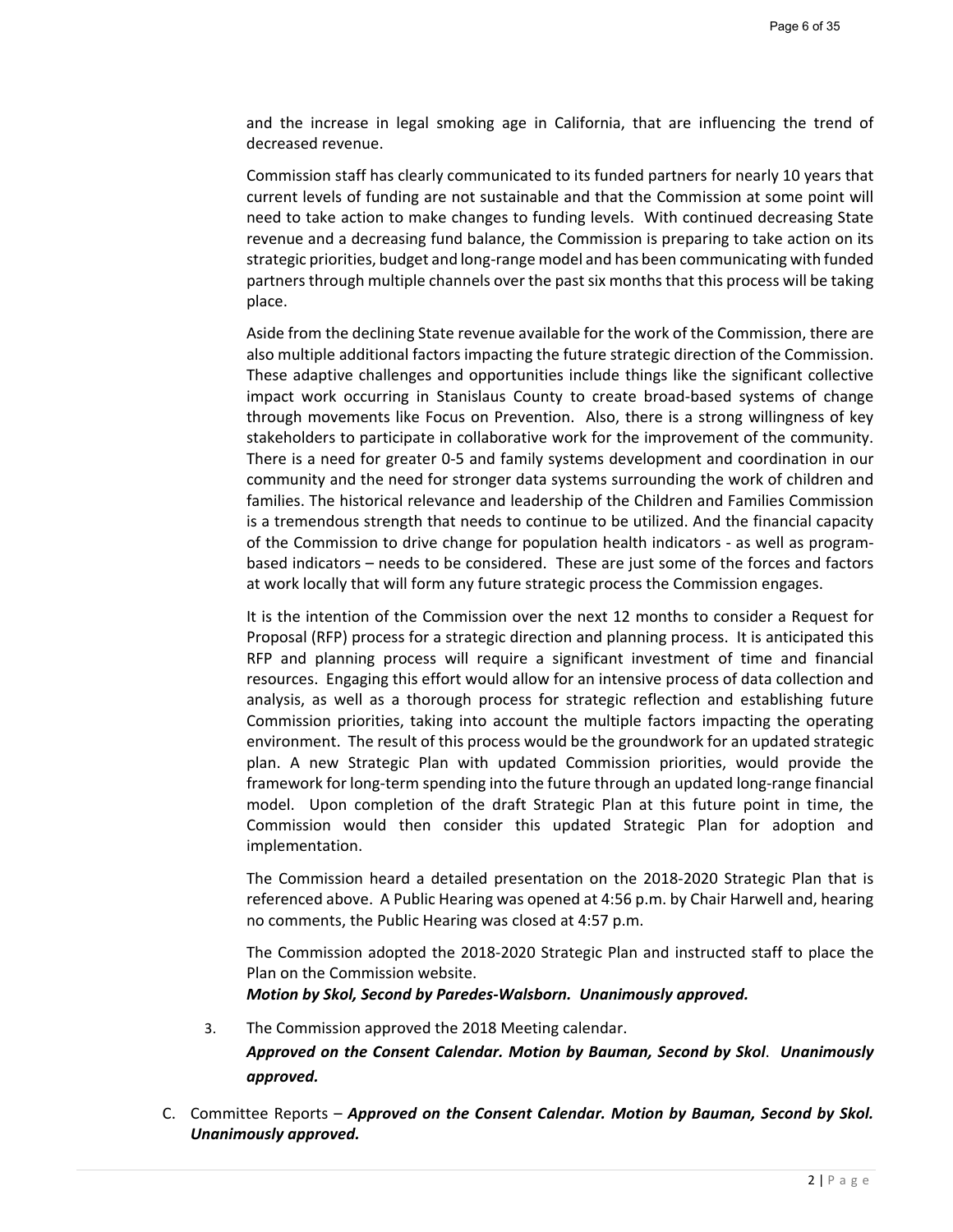- 1. The Commission accepted the minutes for the Operations Committee meeting held on November 16, 2017.
- 2. The Commission accepted the minutes for the Administrative Committee meeting held on December 4, 2017, including the Monthly Financial Report as of October 31, 2017.
- II. Correspondence None
- III. Commissioner Reports None
- IV. Staff Reports
	- David shared site visits with Commission funded partners continue to occur and are going well.
	- David shared he attended Brown Act training offered by Stanislaus County Office of Education. He noted the Commission is compliant with Brown Act requirements.
	- David shared he attended a meeting held by Valley Children's Hospital where they shared their intent to build a significant outpatient specialty health facility in the community.
	- David shared the Commission office would be closed Tuesday, December 26.
	- David shared a Family Resource Center (FRC) Leadership Team was started and the group has begun developing a 2018 training schedule for FRC staff.
	- David shared he meet with Dave White from Opportunity Stanislaus. He shared information regarding an upcoming workforce training program offered by Opportunity Stanislaus, Stanislaus County Department of Workforce Development and the VOLT Institute.
	- David shared Commission, Community Services Agency and FRC staff met recently to discuss proposed process improvement changes regarding the Family Development Matrix used by FRCs for client case management. The group reached consensus and the proposed process improvements will be implemented in the future.
	- In light of the continued decrease of Commission revenue, as mentioned during the Strategic Plan presentation, David made a recommendation for the Commission to consider evaluating contract reductions for 2018-2019. The Commission directed staff to begin working with funded partners to determine whether budget reductions were feasible by July 1, 2018 and to discuss impacts. Partner organizations have advised that the sooner they receive notice of possible the changes the better as they will begin going into their own budget processes during the first part of 2018. Staff will bring an update back to the Commission and a possible agenda item related to proposed budget reductions based on feedback and discussion.
- V. The Commission meeting adjourned at 5:27 p.m.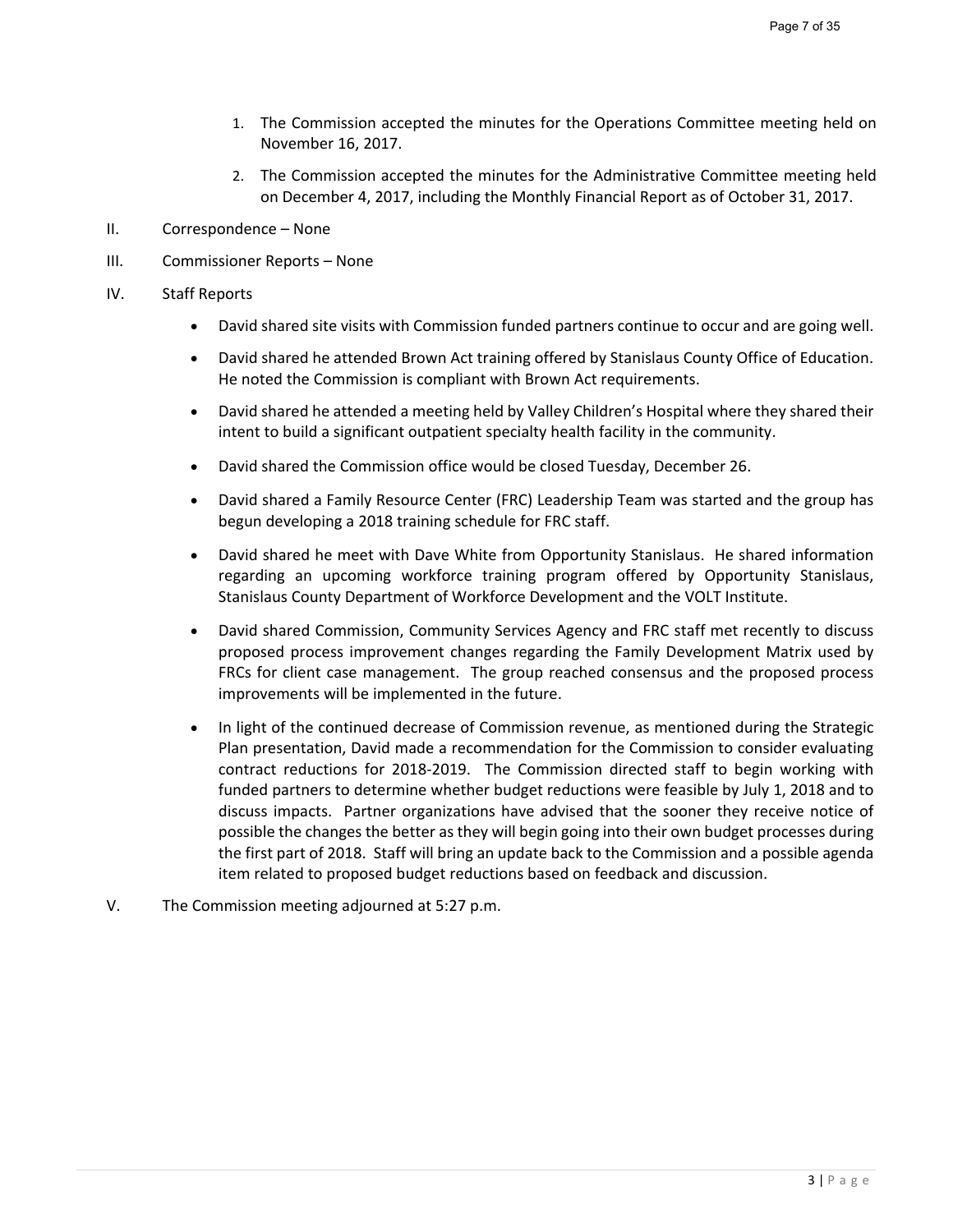



**COMMITTEE ROUTING** Administrative/Finance XXX **Operations** Executive

Stanislaus County Children and Families Commission

## **ACTION AGENDA SUMMARY**

## AGENDA DATE: February 27, 2018 COMMISSION AGENDA #: VI.B.1

## **SUBJECT:**

Approval to Authorize a Name Change for the Stanislaus County Children and Families Commission to First 5 Stanislaus

## **BACKGROUND:**

On November 3, 1998, the voters of California passed Proposition 10, known as the California Children and Families Act of 1998. The Act recognized a need in the State to create and implement a comprehensive system of information and services to support childhood development from the prenatal stage to five (5) years of age.

On December 8, 1998, the Stanislaus County Board of Supervisors approved Board Action 98‐950 which approved urgency ordinance CS-687 adding Chapter 9.70 to the Stanislaus County Code entitled "Stanislaus County's Children and Families First Commission." This action served as the formation of the County's Commission.

Over time, changes have occurred in the names of the State Commission and local Commissions. The California Children and Families Commission is called First 5 California and only three local Commissions (Orange, Stanislaus, and Sutter counties) have not adopted the State nomenclature using First 5 in their name. Also, the state member association name is First 5 Association of California and they are completing an extensive planning process that hopes to bring greater support and influence for the work of local First 5 organizations. Leadership from the First 5 Association of California presented at the Commission's December 2017 meeting on their recent work and plans for the future in representing local Commissions.

First 5 California does an extensive amount of advertising promoting the Talk, Read, Sing campaign and many people in Stanislaus County do not understand, or even know, there is a relationship between the Stanislaus County Children and Families Commission and First 5 California because of the different nomenclature.

Commissioners on the Stanislaus County Children and Families Commission in committee meetings have discussed the topic of adopting the nomenclature for First 5 organizations used commonly throughout the State.

Changing the name of the Stanislaus County Children and Families Commission to First 5 Stanislaus would align the Commission more closely with the work of First 5 California and the First 5 Association of California as well as mirror the name changes of local First 5 organizations around the state. The name change also reflects a progressive move of the Commission to adopt change where members believe change is necessary for future success.

The County Board of Supervisors would need to approve this name change. As part of the name change process, appropriate sections of County Ordinance section 9.70, which governs the Commission, would need to be updated through an act of the Stanislaus County Board of Supervisors. The Executive Director of the Commission would work with County Counsel to facilitate the necessary ordinance changes. The Executive Director would also need to facilitate appropriate official notifications for the name change. As part of the name change, a new logo would be created for the Commission. It is projected the new name and logo would be implemented on July 1, 2018, at the beginning of the new fiscal year.

This subject has been discussed at the February 2018 Administrative and Finance Committee, Operations Committee and Executive Committee meetings.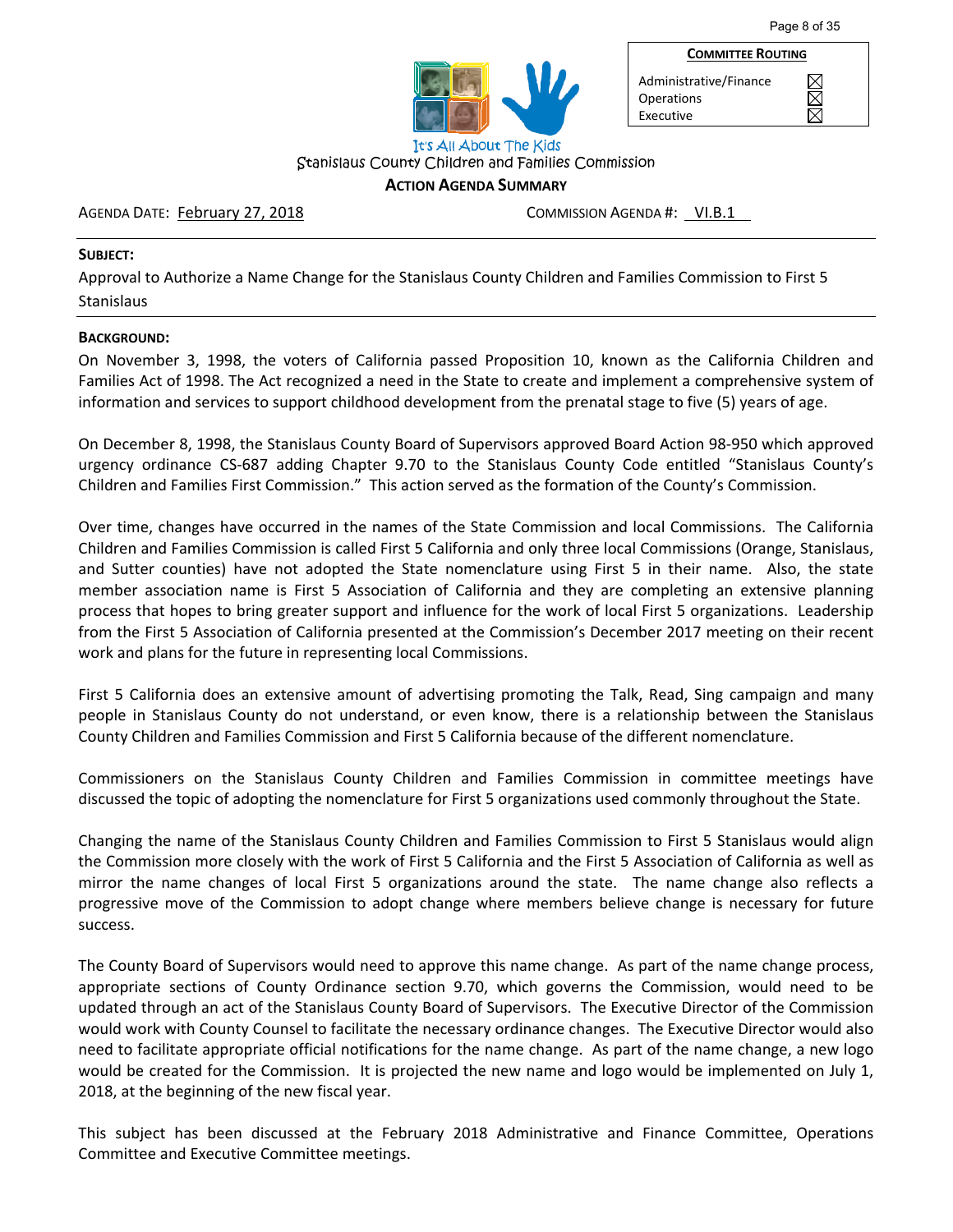#### **STAFF RECOMMENDATIONS:**

- 1. Approval to authorize the name change from the Stanislaus County Children and Families Commission to First 5 Stanislaus.
- 2. Authorize the Executive Director to take necessary steps to implement the name change.

## **FISCAL IMPACT**:

There will be minimal fiscal impact as a result of the name change as there are few places where the Commission logo currently appears other than on materials. A new logo for the organization will be created to reflect this progressive move as well as the energy and commitment of the organization to children and families. The new logo will be funded using existing Fiscal Year 2017-2018 appropriations. For cost-effectiveness, partners that produce materials using the Stanislaus County Children and Families Commission logo can use existing materials they have in inventory with the old Commission logo and implement the new logo when producing or replacing materials in the future.

| <b>COMMISSION ACTION:</b> |                                                            |  |  |  |
|---------------------------|------------------------------------------------------------|--|--|--|
|                           | On motion of Commissioner (3) (3) Seconded by Commissioner |  |  |  |
|                           | and approved by the following vote:                        |  |  |  |
|                           |                                                            |  |  |  |
|                           | Noes: Commissioner(s):                                     |  |  |  |
|                           | Excused or Absent Commissioner(s):                         |  |  |  |
|                           | Abstaining: Commissioner(s):                               |  |  |  |
| 1)                        | Approved as recommended.                                   |  |  |  |
| 2)                        | Denied.                                                    |  |  |  |
| 3)                        | Approved as amended.                                       |  |  |  |

Attest:

Denae Davis ‐ Confidential Assistant IV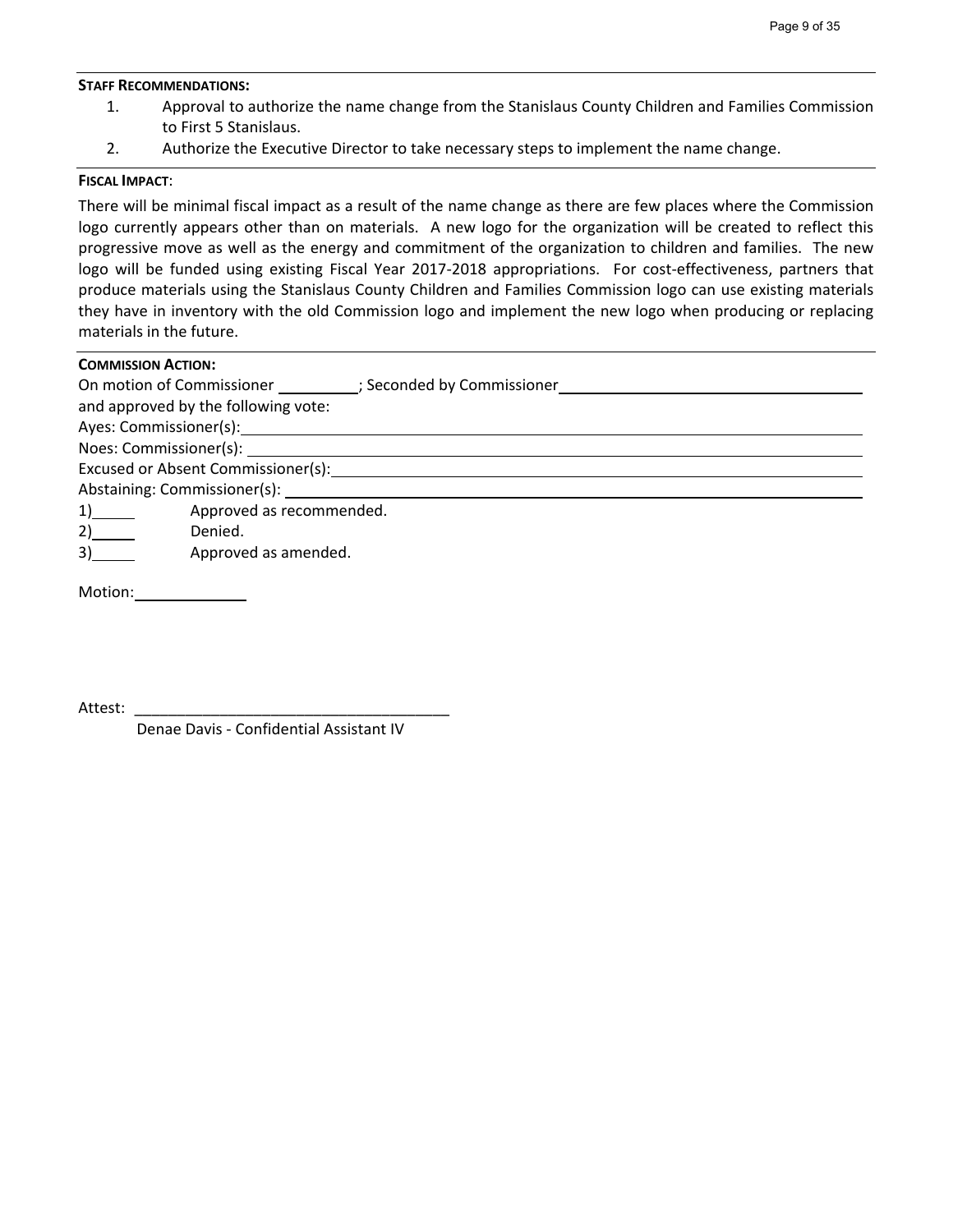

Administrative/Finance **Operations** Executive

**COMMITTEE ROUTING**

 $\boxtimes$ 岗 岗

Stanislaus County Children and Families Commission

## **ACTION AGENDA SUMMARY**

## AGENDA DATE: February 27, 2018 COMMISSION AGENDA #: VI.B.2

## **SUBJECT:**

Approval of One‐year Contract Awards for Fiscal Year 2018‐2019 and One‐Year Contract Reductions for Existing Differential Response Family Resource Center Contracts for Fiscal Year 2018‐2019

## **BACKGROUND:**

On November 3, 1998, the voters of California passed Proposition 10, known as the California Children and Families Act of 1998. The Act recognized a need in the State to create and implement a comprehensive system of information and services to support childhood development from the prenatal stage to five (5) years of age.

On December 8, 1998, the Stanislaus County Board of Supervisors approved Board Action 98‐950 which approved urgency ordinance CS‐687 adding Chapter 9.70 to the Stanislaus County Code entitled "Stanislaus County's Children and Families First Commission." This action served as the formation of the County's Commission.

Since that time, over nearly 20 years the Commission has implemented various strategies to provide information and services to the community to give children 0-5 their best start in life. The Commission has used its long-range strategic plan as a guiding document for investing more than \$120 million of resources into the community.

The Commission has faced multiple threats to available revenue for its funded partners since early in its history. After accumulating a fund balance that exceeded more than \$20 million in the early years of the Commission, the Commission purposefully implemented a deficit spending strategy in April 2008 to bring down the fund balance of the Commission and to provide stable funding to community partners. The Commission is now at the tail‐end of this long‐term funding strategy that is linked to its strategic plan.

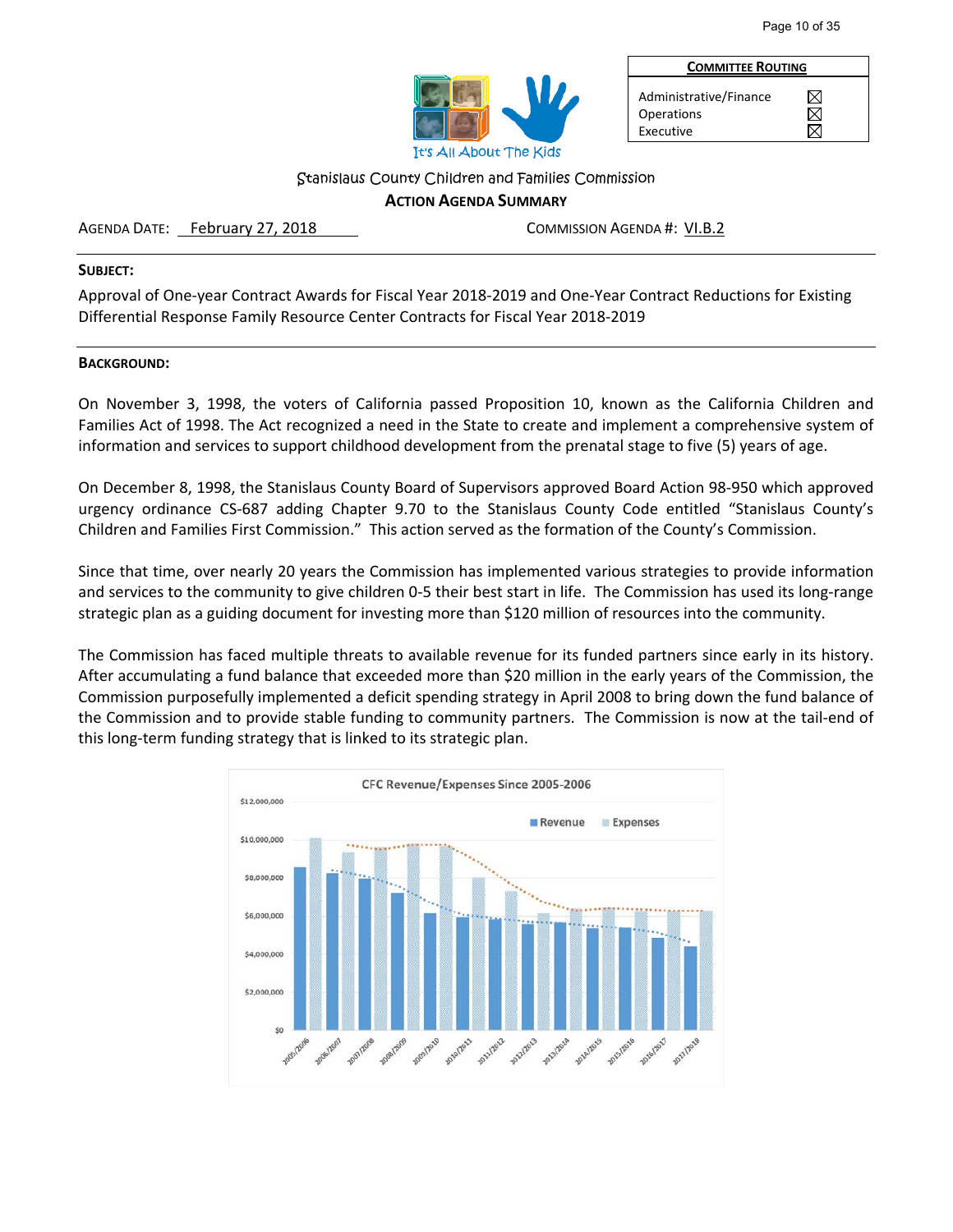The Fiscal Year 2006‐2007 long‐range financial model anticipated completely running out of fund balance as early as Fiscal Year 2011‐2012 based on the spending methodology. Fund balance projections have varied since that time and the Commission and its partners have enjoyed the benefit of the fund balance being preserved much longer than initially projected.

In 2009, the Commission went through a significant strategic planning process where it considered how to address what was going to be a future financial crossroads – the day when it would no longer be able to deficit spend based on available revenue and fund balance. A major driver of the discussion at that point in time was the threat of Proposition 1D which would have eliminated more than 50% of the Commission's funding for the next five years. While the proposition did not pass, the Commission had significant discussion over three scenarios of handling their fiscal future: a cliff scenario; a slope scenario; and a level scenario. The Commission also recognized there would be a time when they would no longer be able to continue the pace of deficit spending based on fund balance availability. Since that time period, all funded partners have heard numerous times about the cliff and the need to prepare for when Commission funding might no longer be available.

Through the crisis of the recession, the Commission recognized the importance of having partner organizations that were effective, vital and sustainable. As a result, the Commission contracted for \$176,615 with Social Entrepreneurs, Inc. (SEI) to provide training for funded partners on Strategies for Sustainability and to help them develop plans. The initial training was conducted in June 2008 and provided a step-by-step process for sustainability planning and proven strategies to consider for each step. Sustainability was defined as what results/outcomes are needed for children and their families and what should be sustained over time, what services are essential to sustain in order to support those results/outcomes, and what actions will be taken to sustain those services (and results) regardless of the extent to which Prop 10 funding continues to be available. As a result of the training and the full-scale assistance of SEI to help each partner create a customized written sustainability plan, 16 partner organizations developed sustainability plans, including many which continue to be funded by the Commission including:

- Center for Human Services (Family Resource Centers)
- Children's Crisis Center
- El Concilio
- Parent Resource Center
- Sierra Vista Child and Family Services (Family Resource Centers)
- Stanislaus County Behavioral Health and Recovery Services (0-5 EIP)
- Stanislaus County Health Services Agency (Healthy Cubs and Healthy Birth Outcomes)
- Stanislaus County Office of Education (Healthy Start)
- United Way (211 Program)

SEI also provided facilitation to the Commission during their March 2009 strategic planning retreat and conducted a full‐day capacity building seminar with the Commission's funded partners in June 2009. The seminar covered current information in the economic environment, multiple ideas for capacity building within partner organizations including detailed strategies and tips for maximizing funding, how to leverage funding and much more.

The Commission fund balance has continued to decline as expected over the past 10 years. Changes in sales tax law, State policies and tobacco consumption have impacted revenue to First 5 Commissions statewide. Long‐term reductions in Prop 10 tax revenue continue to be projected by the State over the next four years.

The Commission's Fiscal Year 2017‐2018 budget and long‐range financial model projected a \$2.9 million use of fund balance which would bring the total remaining fund balance down to a projected \$5.7 million at year end.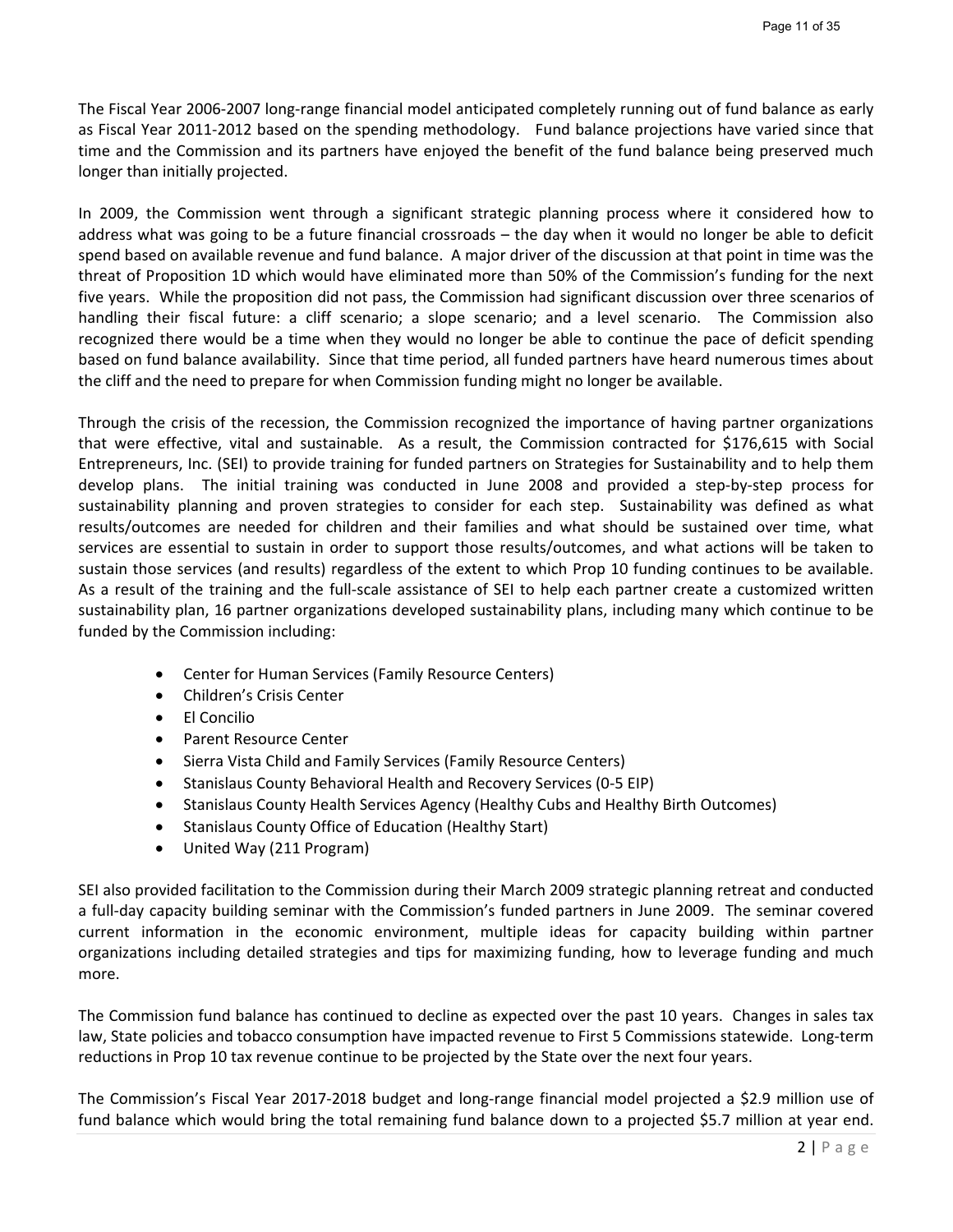The model showed a use of \$1.4 million in fund balance projected for Fiscal Year 2018‐2019, then growing to a use of \$1.6 million in 2019‐2020.

Fiscal prudence and good stewardship of public funds have been two of the many priorities of the Commission since inception. Open communication with partners has been another.

During the first eight months of Fiscal Year 2017‐2018, Commission staff have made a focused effort to inform all of its funded partners, through multiple communication channels, that the fiscal cliff is arriving and that change will be coming. The Commission discussed the possibility of Fiscal Year 2018-2019 contract reductions during its December 2017 meeting. While there is no guarantee of a future contract for any service provider for the Commission, the Commission directed staff to work with funded partners to identify impacts of several contract reduction scenarios in the event contracts were to be approved for Fiscal Year 2018-2019. Staff conducted telephone and in‐person meetings with funded partners to discuss reduction scenarios and to solicit feedback.

Feedback from funded partners indicated that partners would need as much advance notice as possible in the event of contract changes for Fiscal Year 2018‐2019. The Commission has taken this feedback into account and is moving much sooner than ordinary to approve contract funding allocation for the upcoming fiscal year. Ordinarily, contract allocations would be voted on with the proposed budget during the month of May. In order to accommodate partner needs, the Commission is bringing a vote on contract allocations for Fiscal Year 2018‐ 2019 to its February 27, 2018 meeting.

The Commission has placed a high value on maintaining partnerships with community service providers and understands the significance of any funding decisions that are made. The Commission has awarded more than \$95 million in contracts to its current funded partner organizations and has maintained a high degree of support and collaboration over the years. The Commission takes very seriously the process of any funding changes to its partners.

Because of the multiple factors impacting the level of funding sustainability for the Commission, action must be taken to reduce contract financial obligations for Fiscal Year 2018‐2019.

It is recommended for the Commission to approve one‐year contracts for its existing one‐year contract partners at a reduced amount for Fiscal Year 2018‐2019, and for it to approve a one‐year contract reduction for its DR FRC partners that would only be applied to year two of their three-year contracts. Approval of these contract allocations for Fiscal Year 2018‐2019 would become part of the Fiscal Year 2018‐2019 budget and authorization would be given to the Executive Director to negotiate and execute these contracts and contract amendments.

This strategy would provide continuity for the providers during the coming fiscal year and also allow time for the Commission to proceed through an in‐depth strategic direction/planning process to set priorities for future funding allocations and strategies. Funded and non-funded partners and various stakeholders would have the opportunity to participate in this planning process and to be aware of the final priorities for the Commission at the end of the process. It is anticipated this planning process would be completed by the end of December 2018.

Various reduction methodologies were looked at for Fiscal Year 2018‐2019, but ultimately after significant interaction with funded partners and analysis, general recommendations were made for reductions: organizations with contracts greater than \$1 million would receive a 20% reduction; organizations from \$60,001 to \$999,999 would receive a 10% reduction; and organizations \$60,000 and below would receive a 5% reduction. Exceptions were made if an organization offered to take an additional reduction above the target amount.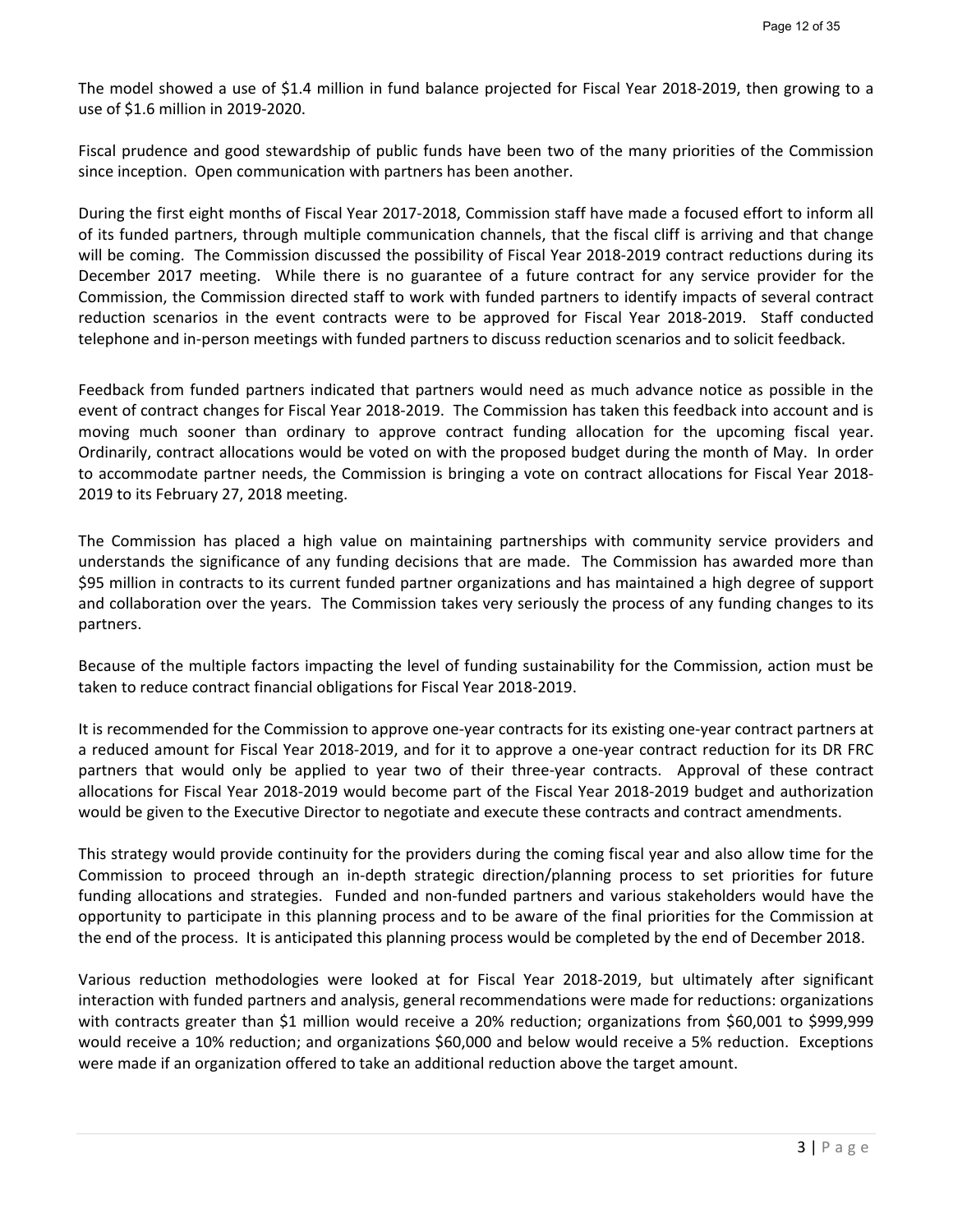## **One‐Year Contracts with Service Providers**

The Commission currently has 13 one‐year contracts with service providers during Fiscal Year 2017‐2018. These contracts are:

| FY 2017-2018 One-Year Contracts               |                                             | FY 2017-2018 | <b>Total Award</b> |  |
|-----------------------------------------------|---------------------------------------------|--------------|--------------------|--|
| <b>Agency</b>                                 | <b>Program Name</b>                         | Amount       | <b>Since Start</b> |  |
| <b>Children's Crisis Center</b>               | Respite Shelter Program                     | \$460,000    | \$6,827,387        |  |
| Court Appointed Special Advocates (CASA)      | CASA                                        | \$60,000     | \$240,000          |  |
| El Concilio                                   | La Familia Counseling Program               | \$98,000     | \$1,684,000        |  |
| Keyes Union School District                   | Keyes Kindergarten Readiness Program        | \$10,000     | \$60,000           |  |
| <b>Riverbank Unified School District</b>      | Riverbank Kindergarten Readiness Prog.      | \$20,000     | \$120,000          |  |
| Sierra Vista Child & Family Services          | The Bridge                                  | \$185,000    | \$2,005,000        |  |
| Stan Co Behavioral Health & Recovery Services | Zero to Five Early Intervention Partnership | \$1,523,009  | \$20,244,178       |  |
| Stan Co Health Services Agency                | Dental Disease Prevention                   | \$30,000     | \$190,000          |  |
| Stan Co Health Services Agency                | Healthy Birth Outcomes/Perinatal H. V.      | \$1,339,160  | \$19,066,676       |  |
| Stan Co Health Services Agency                | Healthy Cubs                                | \$50,000     | \$12,310,528       |  |
| Stanislaus County Office of Education         | <b>Healthy Start</b>                        | \$498,398    | \$7,535,433        |  |
| Stanislaus Family Justice Center              | Stanislaus Family Justice Center            | \$101,530    | \$835,640          |  |
| United Way of Stanislaus                      | 211 Program                                 | \$80,000     | \$1,401,159        |  |
| <b>Total</b>                                  |                                             | \$4,455,097  | \$72,520,001       |  |

The Commission has invested more the \$72.5 million with the current funded partners who are receiving one‐year contracts. The current investment for Fiscal Year 2017‐2018 is \$4,455,097. There is a tremendous positive history with these funded partners and it is important to note the significant funding priority the Commission has placed on these partners and agreements over many years.

It is recommended the following list of one-year contracts totaling \$3,674,493 be approved for Fiscal Year 2018-2019. If approved, these contracts would appear in the Fiscal Year 2018‐2019 budget. Of note, the Stanislaus County Health Services Agency has requested the Commission to discontinue funding for the Healthy Cubs program for Fiscal Year 2018‐2019, so this contract request has been removed. This program has been a very important strategy for the Commission over the years with more than \$12.3 million in cumulative funding. However, with health policy changes at the state and federal level, the need for program financial support has significantly lessened. The Commission extends its appreciation to the staff of the Health Services Agency for their tremendous work.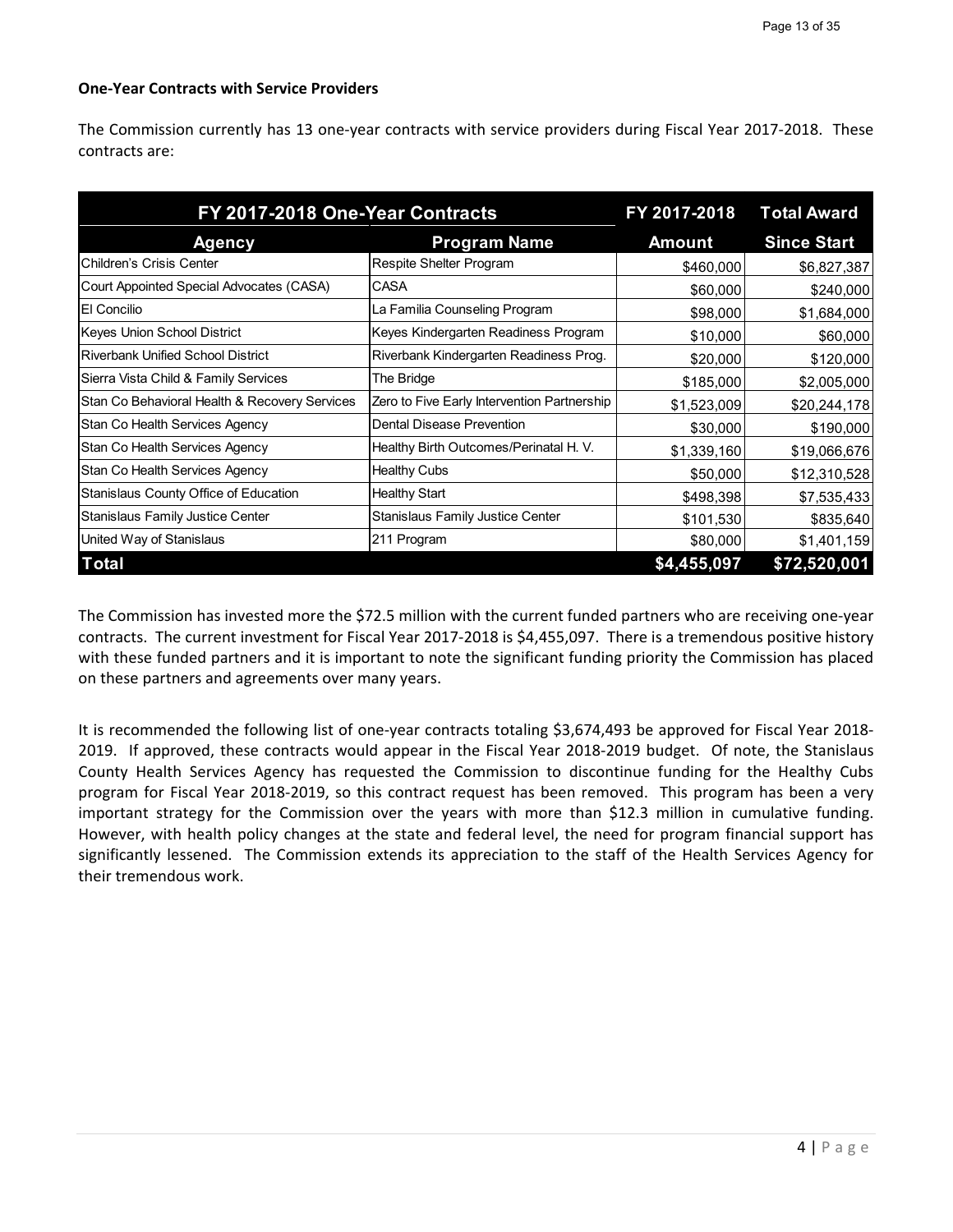| Proposed 2018-2019 One-Year Contracts         |                                             | FY 2018-2019    | <b>Total Award</b> |
|-----------------------------------------------|---------------------------------------------|-----------------|--------------------|
| <b>Agency</b>                                 | <b>Program Name</b>                         | <b>Amount</b>   | <b>Since Start</b> |
| lChildren's Crisis Center                     | Respite Shelter Program                     | \$414,000       | 7,241,387<br>S     |
| Court Appointed Special Advocates (CASA)      | <b>CASA</b>                                 | \$57,000        | 297,000<br>S       |
| <b>El Concilio</b>                            | La Familia Counseling Program               | \$88,200        | 1,772,200<br>S     |
| Keyes Union School District                   | Keyes Kindergarten Readiness Program        | $$9,500$ \ \$   | 69,500             |
| <b>Riverbank Unified School District</b>      | Riverbank Kindergarten Readiness Prog.      | \$19,000        | 139,000<br>S       |
| Sierra Vista Child & Family Services          | The Bridge                                  | \$166,500       | 2,171,500<br>S.    |
| Stan Co Behavioral Health & Recovery Services | Zero to Five Early Intervention Partnership | \$1,218,407     | 21,462,585<br>\$   |
| Stan Co Health Services Agency                | <b>Dental Disease Prevention</b>            | \$20,000        | 210,000<br>S       |
| Stan Co Health Services Agency                | Healthy Birth Outcomes/Perinatal H. V.      | \$1,071,328     | 20,138,004<br>S    |
| Stanislaus County Office of Education         | <b>Healthy Start</b>                        | $$448,558$ \ \$ | 7,983,991          |
| <b>Stanislaus Family Justice Center</b>       | <b>Stanislaus Family Justice Center</b>     | $$90,000$ \$    | 925,640            |
| United Way of Stanislaus                      | 211 Program                                 | \$72,000        | \$1,473,159        |
| <b>Total</b>                                  |                                             | \$3,674,493     | 63,883,966         |

## **Differential Response Family Resource Center (DR FRC) Contract Reductions:**

The Children and Families Commission has seven three‐year contracts with organizations providing family support services, including Differential Response services. These contracts are partly funded by the Commission and partly funded by the Community Services Agency. The Community Services Agency funding is for differential response work and is \$900,000 per year of the total contract amount for all DR FRC contracts. Commission funding is \$1,559,357 per year. Total combined contract funding is \$2,459,357 per year.

These three-year contracts commenced on July 1, 2017 and continue through June 30, 2020. The existing contracts are for the following dollar amounts on an annual basis:

| FY 2017-2018 DR Family Resource Center Contracts | <b>Total Contract</b>                  | FY 2017-2018  |                |
|--------------------------------------------------|----------------------------------------|---------------|----------------|
| <b>Agency</b>                                    | <b>Program Name</b>                    | <b>Amount</b> | Prop 10 Amount |
| Aspiranet                                        | <b>Turlock Family Resource Center</b>  | \$286,518     | \$190,415      |
| <b>Center for Human Services</b>                 | Ceres Partnership for Healthy Children | \$264,431     | \$163,418      |
| Center for Human Services                        | Oakdale Family Resource Center         | \$232,503     | \$158,847      |
| <b>Center for Human Services</b>                 | Westside Family Resource Center        | \$294,057     | \$237,938      |
| <b>Parent Resource Center</b>                    | <b>Parent Resource Center</b>          | \$619,124     | \$350,457      |
| Sierra Vista Child & Family Services             | Hughson Family Resource Center         | \$202,201     | \$147,135      |
| Sierra Vista Child & Family Services             | North Modesto Family Resource Center   | \$560,523     | \$311,147      |
| <b>Totals</b>                                    |                                        | \$2,459,357   | \$1,559,357    |

Commission staff are recommending a 10% contract reduction in Fiscal Year 2018‐2019 with each of the DR FRC providers for **Commission funding only** as part of their total contract amount. There is no reduction of funding proposed for Fiscal Year 2018‐2019 for the contract amount funded by Community Services Agency for Differential Response services. The 10% reduction of Commission funding for the contract would be for Fiscal Year 2018‐2019 only.

Commission staff has recommended the following list of contract reductions be approved for Fiscal Year 2018‐ 2019. Total reductions would equal approximately \$155,936. If approved, these contract reductions would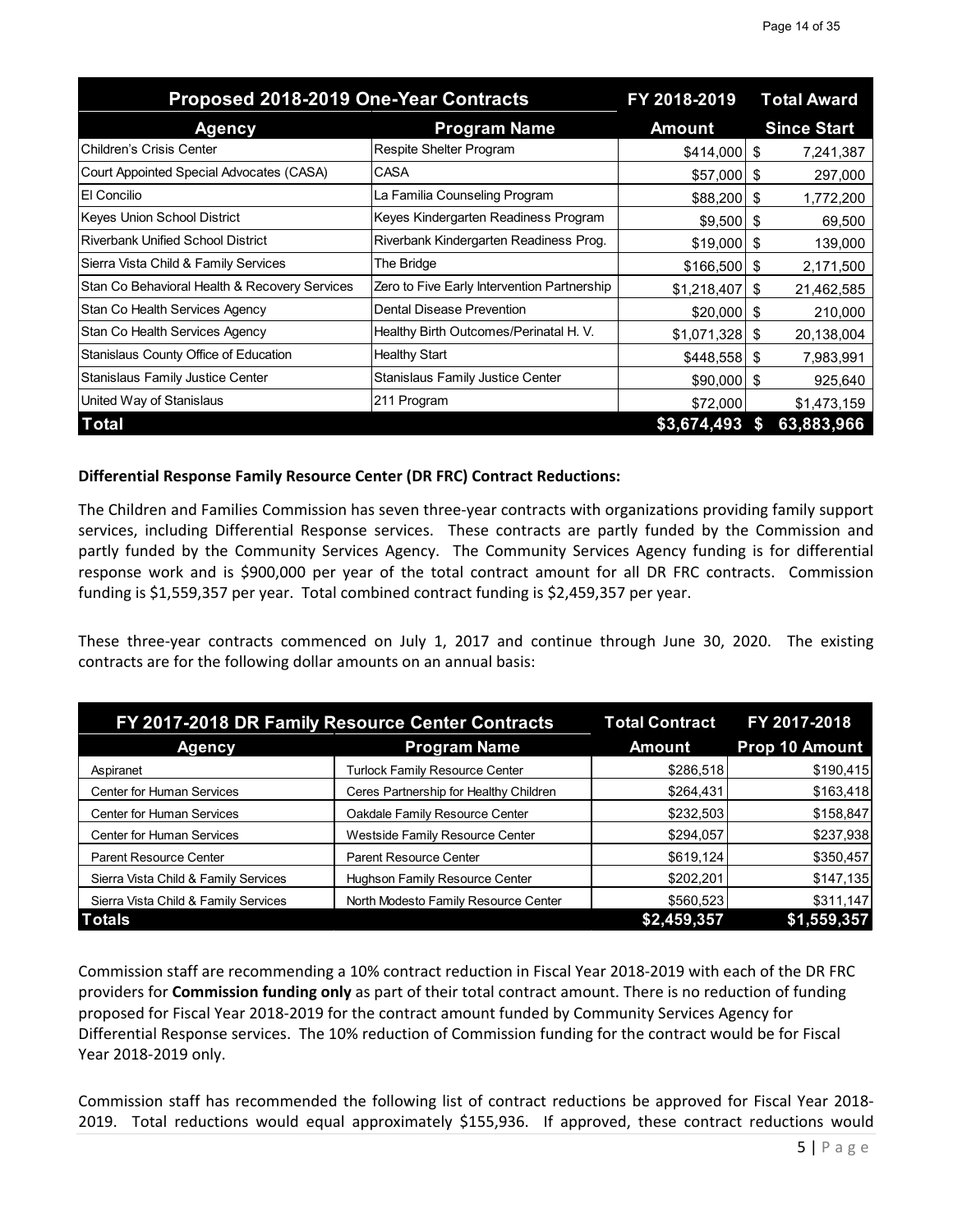appear in the Fiscal Year 2018‐2019 budget and would require a contract amendment for the second year of the three‐year contract only.

| Proposed 2018-2019 DR Family Resource Center Contracts | <b>Total Contract</b>                  | FY 2018-2019  |                |  |
|--------------------------------------------------------|----------------------------------------|---------------|----------------|--|
| <b>Agency</b>                                          | <b>Program Name</b>                    | <b>Amount</b> | Prop 10 Amount |  |
| Aspiranet                                              | Turlock Family Resource Center         | \$267,477     | \$171,374      |  |
| <b>Center for Human Services</b>                       | Ceres Partnership for Healthy Children | \$248,089     | \$147,076      |  |
| <b>Center for Human Services</b>                       | Oakdale Family Resource Center         | \$216,618     | \$142,962      |  |
| <b>Center for Human Services</b>                       | Westside Family Resource Center        | \$270,263     | \$214,144      |  |
| <b>Parent Resource Center</b>                          | <b>Parent Resource Center</b>          | \$584,078     | \$315,411      |  |
| Sierra Vista Child & Family Services                   | Hughson Family Resource Center         | \$187,488     | \$132,422      |  |
| Sierra Vista Child & Family Services                   | North Modesto Family Resource Center   | \$529,408     | \$280,032      |  |
| <b>Totals</b>                                          |                                        | \$2,303,421   | \$1,403,421    |  |

This subject has been discussed at the February 2018 Administrative and Finance Committee, Operations Committee and Executive Committee meetings.

## **STAFF RECOMMENDATIONS:**

- 1. Authorize the Executive Director to negotiate and execute contract amendments for the existing DR FRC Contracts for a 10% funding reduction in Fiscal Year 2018‐2019.
- 2. Authorize the Executive Director to negotiate and execute one-year agreements for Fiscal Year 2018-2019 with service providers.
- 3. Authorize staff to work with contractors to develop budgets up to the amounts specified on the attached contract schedules.
- 4. Designate the following agencies as contractors for Fiscal Year 2018‐2019:

| <b>AGENCY</b>                                                    | <b>AMOUNT OF CONTRACT</b> |
|------------------------------------------------------------------|---------------------------|
| Children's Crisis Center                                         | \$414,000                 |
| <b>Court Appointed Special Advocates</b>                         | \$57,000                  |
| El Concilio (La Familia Counseling)                              | \$88,200                  |
| Keyes Union School District (Kindergarten Readiness Prog.)       | \$9,500                   |
| Riverbank Unified School District (Kindergarten Readiness Prog.) | \$19,000                  |
| Sierra Vista Child & Family Services (The Bridge                 | \$166,500                 |
| Stan. Co. Behavioral Health & Recovery Svc. (0-5 EIP)            | \$1,218,407               |
| Stan. Co. Health Services Agency (Dental Disease Prevention)     | \$20,000                  |
| Stan. Co. Health Services Agency (HBO Program)                   | \$1,071,328               |
| Stanislaus County Office of Education (Healthy Start)            | \$448,558                 |
| <b>Stanislaus Family Justice Center</b>                          | \$90,000                  |
| United Way (211 Project)                                         | \$72,000                  |

5. Designate the following DR FRC agencies for 10% reductions in Commission funding during Fiscal Year 2018‐2019 only:

| <b>AGENCY</b>                                 | <b>TOTAL AMOUNT</b> | <b>COMMISSION</b> |
|-----------------------------------------------|---------------------|-------------------|
| Aspiranet (Turlock)                           | \$267,477           | \$171,374         |
| <b>Center for Human Services (Ceres)</b>      | \$248,089           | \$147,076         |
| Center for Human Services (Oakdale/Riverbank) | \$216,618           | \$142,962         |
| Center for Human Services (Westside)          | \$270, 263          | \$214,144         |
| Parent Resource Center (Central Modesto)      | \$584,078           | \$315,411         |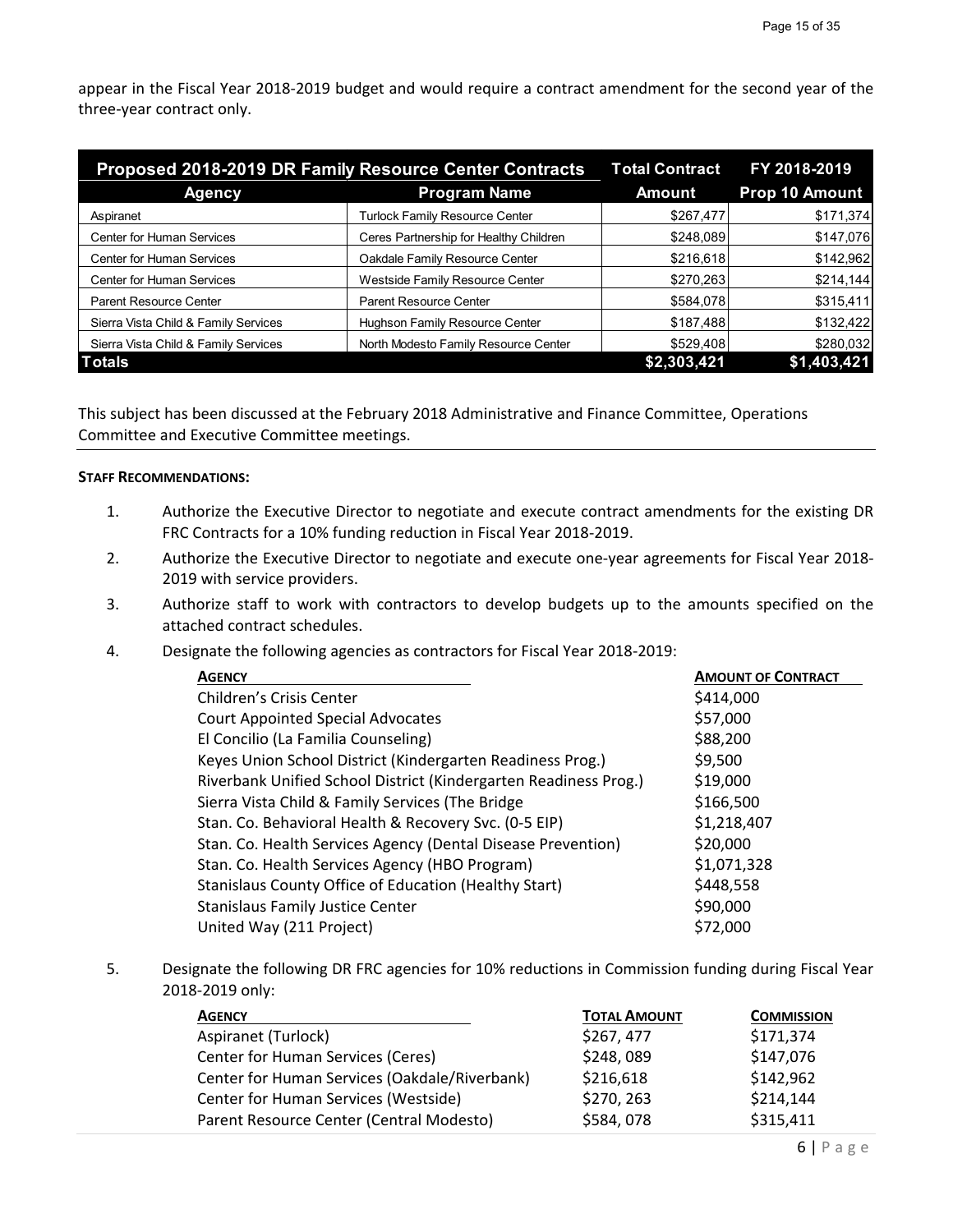| Sierra Vista Child & Family Services (Hughson)                   | \$187,488 | \$132,422 |
|------------------------------------------------------------------|-----------|-----------|
| Sierra Vista Child & Family Svcs. (N. Modesto/Salida) \$529, 408 |           | \$280,032 |

## **FISCAL IMPACT:**

The approved one‐year contracts for Fiscal Year 2018‐2019 and the reduced DR FRC contracts for Fiscal Year 2018‐ 2019 would result in a budgeted \$935,010 reduction in Commission contract expenses in Fiscal Year 2018‐2019.

## **COMMISSION ACTION:**

On motion of Commissioner ; Seconded by Commissioner

and approved by the following vote:

Ayes: Commissioner(s):

Noes: Commissioner(s): Excused or Absent Commissioner(s):

Abstaining: Commissioner(s): \_

1) Approved as recommended.

2) Denied.

3) **Approved as amended.** 

Motion:

Attest: \_\_\_\_\_\_\_\_\_\_\_\_\_\_\_\_\_\_\_\_\_\_\_\_\_\_\_\_\_\_\_\_\_\_\_\_\_

Denae Davis – Confidential Assistant IV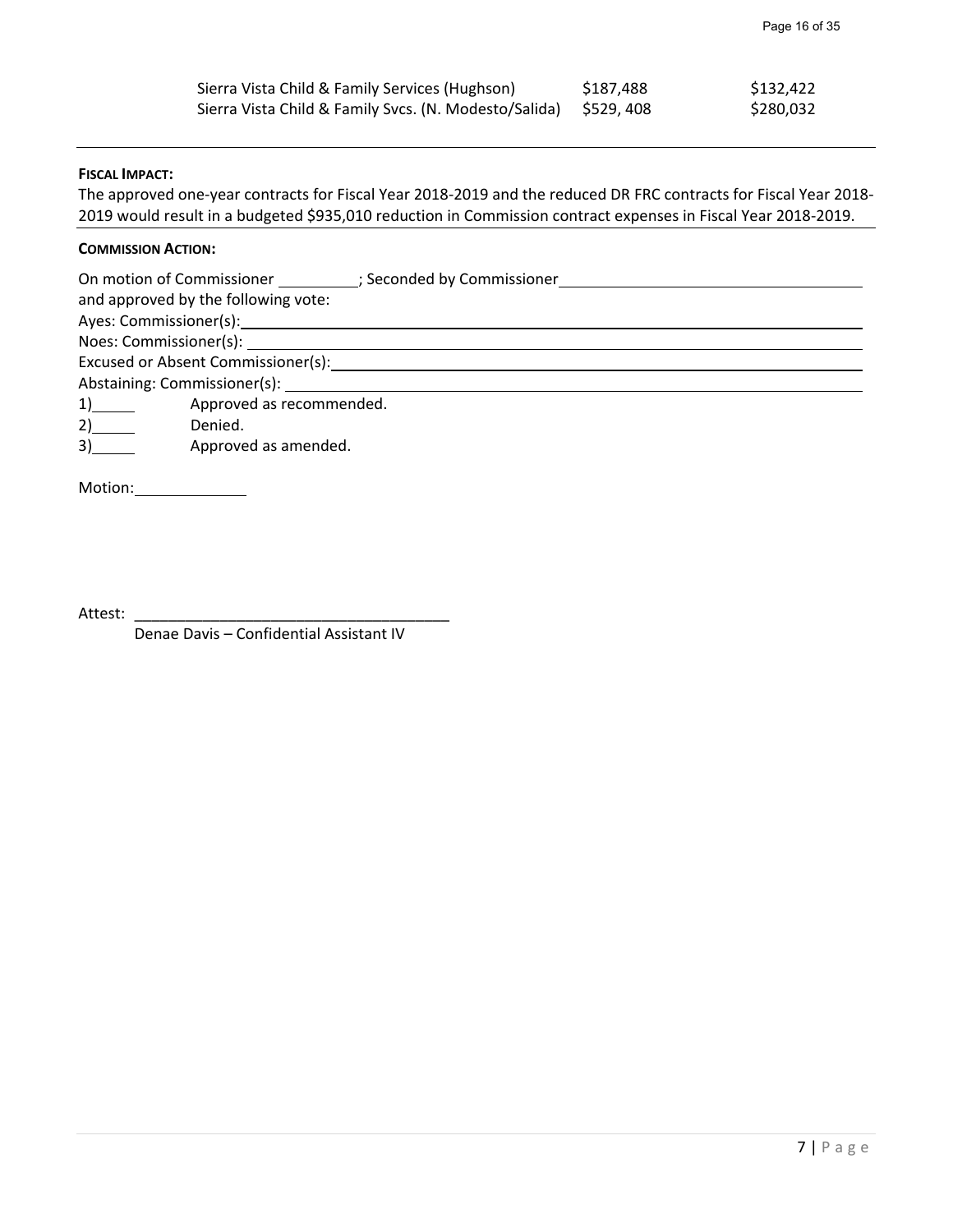| <b>STANISLAUS COUNTY CHILDREN &amp; FAMILIES COMMISSION</b>                                                                   |                                                                                               |    |                       |                          |                              |       |
|-------------------------------------------------------------------------------------------------------------------------------|-----------------------------------------------------------------------------------------------|----|-----------------------|--------------------------|------------------------------|-------|
| FY 2018-2019 Contract Schedule                                                                                                |                                                                                               |    |                       |                          |                              |       |
| <b>Reduction</b><br>2017-2018<br>2018-2019                                                                                    |                                                                                               |    |                       |                          |                              |       |
| Agency                                                                                                                        | <b>Program Name</b>                                                                           |    | <b>Contract Award</b> | <b>Contract Proposal</b> | <b>Amount</b>                |       |
| United Way of Stanislaus                                                                                                      | 211 Program                                                                                   | \$ | 80.000                | $72,000$ \ \$<br>\$      | 8.000                        | 10%   |
| Family Resource Centers:                                                                                                      |                                                                                               |    |                       |                          |                              |       |
| <b>Center for Human Services</b>                                                                                              | Ceres Partnership for Healthy Children                                                        | \$ | $163,418$ \ \$        | 147,076                  | $\vert$ \$<br>16,342         | 10%   |
| Sierra Vista Child & Family Services                                                                                          | Hughson Family Resource Center                                                                | \$ |                       | $132,422$ \$             | 14,713                       | 10%   |
| Sierra Vista Child & Family Services                                                                                          | North Modesto Family Resource Center                                                          | \$ |                       | $280,032$ \$             | 31,115                       | 10%   |
| <b>Center for Human Services</b>                                                                                              | Oakdale Family Resource Center                                                                | \$ | 158,847               | 142,962<br>\$            | $\vert$ \$<br>15,885         | 10%   |
| <b>Parent Resource Center</b>                                                                                                 | <b>Parent Resource Center</b>                                                                 | \$ | $350,457$ \$          | 315,411                  | $\mathbf{\hat{s}}$<br>35,046 | 10%   |
| Aspiranet                                                                                                                     | <b>Turlock Family Resource Center</b>                                                         | \$ | $190,415$ \$          | 171.374                  | -\$<br>19.041                | 10%   |
| <b>Center for Human Services</b><br>Westside Family Resource Center                                                           |                                                                                               | \$ | 237,938 \$            | $214,144$ \$             | 23,794                       | 10%   |
| Sierra Vista Child & Family Services<br>The Bridge                                                                            |                                                                                               | \$ | 185,000               | 166,500<br>\$            | \$<br>18,500                 | 10%   |
| Stanislaus Office of Education                                                                                                | <b>Healthy Start Support</b>                                                                  | \$ | $498,398$ \ \$        | 448,558                  | $\mathfrak{L}$<br>49.840     | 10%   |
| <b>Children's Crisis Center</b>                                                                                               | Respite Shelter Program                                                                       | \$ | $460,000$ \ \$        | 414,000                  | \$<br>46,000                 | 10%   |
| <b>Court Appointed Special Advocates</b>                                                                                      | <b>Court Appointed Special Advocates</b>                                                      | \$ | $60.000$ \ \$         | 57,000                   | $\mathfrak{S}$<br>3,000      | 5%    |
| Stanislaus Family Justice Center*                                                                                             | Stanislaus Family Justice Center                                                              | \$ | $101,530$ \ \$        | 90,000                   | -\$<br>10,000                | 10%   |
| El Concilio                                                                                                                   | La Familia Counseling Program                                                                 | \$ | 98,000                | 88,200<br>\$             | \$<br>9.800                  | 10%   |
| Stanislaus County Behavioral Health & Recovery Services                                                                       | Zero to Five Early Intervention Partnership                                                   | \$ | $1,523,009$ \$        | 1,218,407                | \$<br>304,602                | 20%   |
| Keyes Union School District                                                                                                   | Keyes Kindergarten Readiness Program                                                          | \$ | 10,000                | \$<br>9,500              | $\mathfrak{S}$<br>500        | 5%    |
| <b>Riverbank Unified School District</b>                                                                                      | Riverbank Kindergarten Readiness Program                                                      | \$ | 20.000                | \$<br>19,000             | $\mathfrak{L}$<br>1.000      | 5%    |
| Stanislaus County Health Services Agency                                                                                      | <b>Healthy Cubs</b>                                                                           | \$ | 50,000                | \$                       | \$<br>50,000                 | 100%  |
| Stanislaus County Health Services Agency                                                                                      | Healthy Birth Outcome/Perinatal Home Visitations<br>\$<br>1,071,328<br>1,339,160<br>\$<br>-\$ |    | 267,832               | 20%                      |                              |       |
| Stanislaus County Health Services Agency<br>Dental Disease Prevention Program<br>$20,000$ \$<br>\$<br>$30,000$ \ \$<br>10,000 |                                                                                               |    | 33%                   |                          |                              |       |
| \$<br>6,014,454<br>5,077,914<br>$\sim$<br>935,010<br><b>Totals</b>                                                            |                                                                                               |    |                       |                          |                              | 15.5% |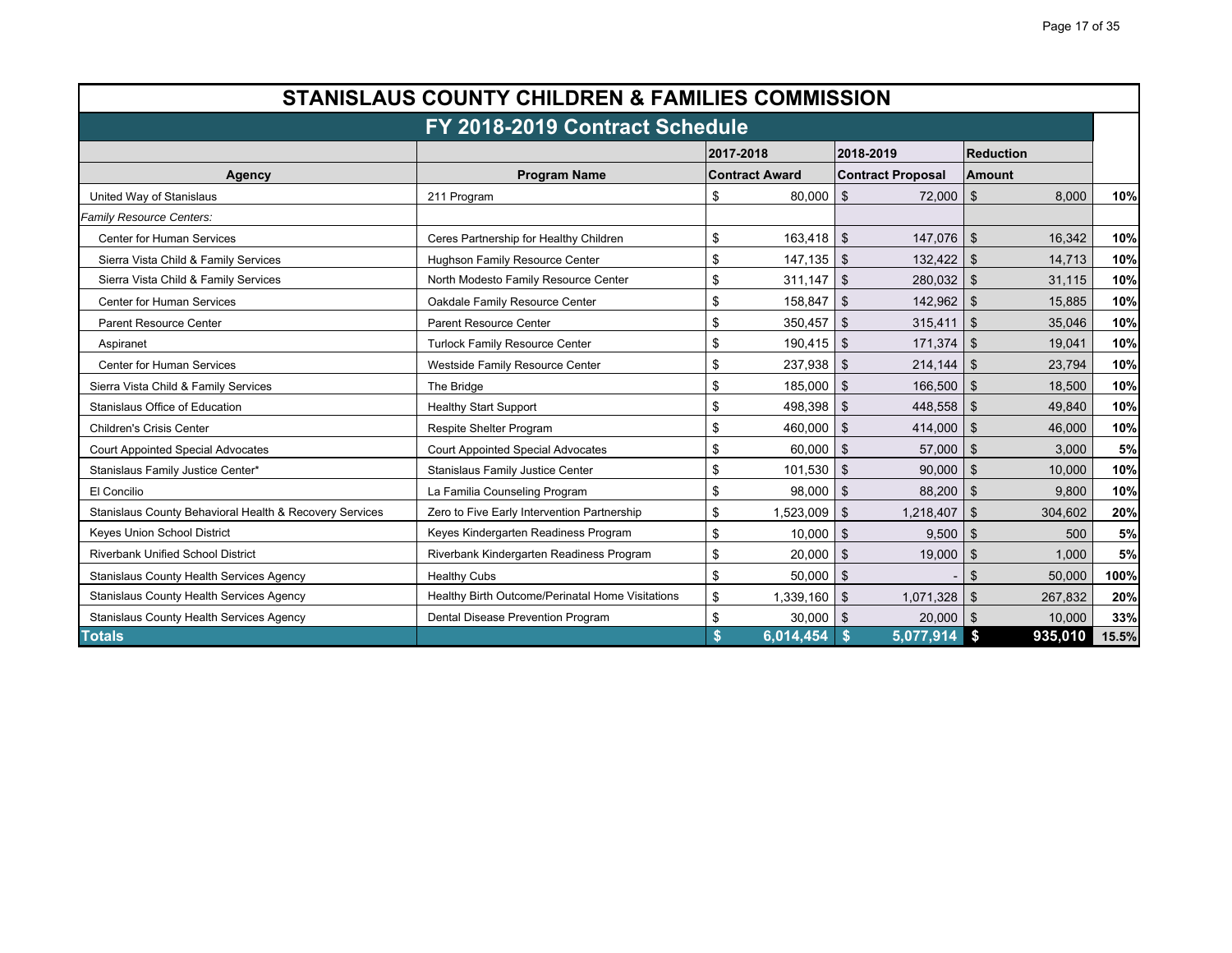|                | <b>STANISLAUS COUNTY CHILDREN &amp; FAMILIES COMMISSION</b>      |                                        |                                                    |                                                |  |  |
|----------------|------------------------------------------------------------------|----------------------------------------|----------------------------------------------------|------------------------------------------------|--|--|
|                | FY 2018-2019 Contract Amendment Schedule                         |                                        |                                                    |                                                |  |  |
|                | <b>Family Resource Centers (3 Year Contract)</b><br>FY 2018-2019 |                                        |                                                    |                                                |  |  |
|                | <b>Agency</b>                                                    | <b>Program Name</b>                    | <b>Amended</b><br><b>Contract</b><br><b>Amount</b> | <b>Contract</b><br><b>Amount for</b><br>Year 2 |  |  |
|                | Aspiranet                                                        | <b>Turlock Family Resource Center</b>  | \$267,477                                          | \$171,374                                      |  |  |
| 2              | <b>Center for Human Services</b>                                 | Ceres Partnership for Healthy Children | \$248,089                                          | \$147,076                                      |  |  |
| 31             | <b>Center for Human Services</b>                                 | Oakdale Family Resource Center         | \$216,618                                          | \$142,962                                      |  |  |
| $\overline{4}$ | <b>Center for Human Services</b>                                 | <b>Westside Family Resource Center</b> | \$270,263                                          | \$214,144                                      |  |  |
| 5 <sub>l</sub> | <b>Parent Resource Center</b>                                    | <b>Parent Resource Center</b>          | \$584,078                                          | \$315,411                                      |  |  |
| 6              | Sierra Vista Child & Family Services                             | <b>Hughson Family Resource Center</b>  | \$187,488                                          | \$132,422                                      |  |  |
| 7              | Sierra Vista Child & Family Services                             | North Modesto Family Resource Center   | \$529,408                                          | \$280,032                                      |  |  |
|                | <b>Totals</b>                                                    |                                        | \$2,303,421                                        | \$1,403,421                                    |  |  |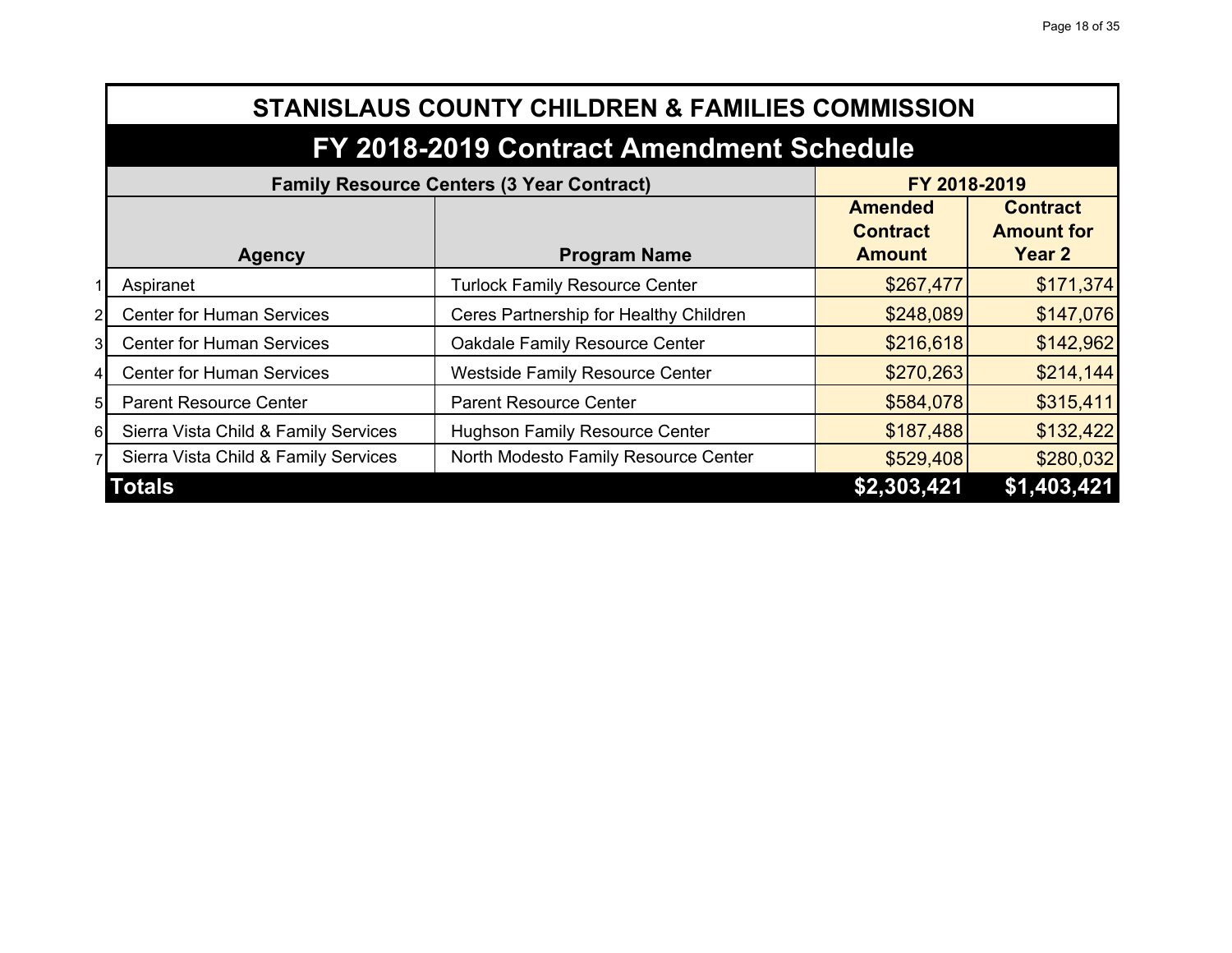|                 | <b>STANISLAUS COUNTY CHILDREN &amp; FAMILIES COMMISSION</b> |                                             |                       |  |
|-----------------|-------------------------------------------------------------|---------------------------------------------|-----------------------|--|
|                 | FY 2018-2019 Contract Schedule                              |                                             |                       |  |
|                 |                                                             |                                             | FY 2018-2019          |  |
|                 | <b>Agency</b>                                               | <b>Program Name</b>                         | <b>Contract Award</b> |  |
|                 | <b>Children's Crisis Center</b>                             | <b>Respite Shelter Program</b>              | \$414,000             |  |
|                 | <b>Court Appointed Special Advocates</b>                    | <b>Court Appointed Special Advocates</b>    | \$57,000              |  |
| 31              | El Concilio                                                 | La Familia Counseling Program               | \$88,200              |  |
|                 | <b>Keyes Union School District</b>                          | Keyes Kindergarten Readiness                | \$9,500               |  |
| 51              | <b>Riverbank Unified School District</b>                    | <b>Riverbank Kindergarten Readiness</b>     | \$19,000              |  |
| 61              | Sierra Vista Child & Family Services                        | The Bridge                                  | \$166,500             |  |
|                 | Stan Co Behavioral Health & Recovery Services               | Zero to Five Early Intervention Partnership | \$1,218,407           |  |
| 8               | <b>Stan Co Health Services Agency</b>                       | <b>Dental Disease Prevention</b>            | \$20,000              |  |
| 9               | <b>Stan Co Health Services Agency</b>                       | Healthy Birth Outcome/Perinatal H. V.       | \$1,071,328           |  |
| 10 <sup>1</sup> | <b>Stanislaus County Office of Education</b>                | <b>Healthy Start Support</b>                | \$448,558             |  |
| 11              | <b>Stanislaus Family Justice Center</b>                     | <b>Stanislaus Family Justice Center</b>     | \$90,000              |  |
| 12              | United Way of Stanislaus                                    | 211 Program                                 | \$72,000              |  |
|                 | <b>Totals</b>                                               |                                             | \$3,674,493           |  |

F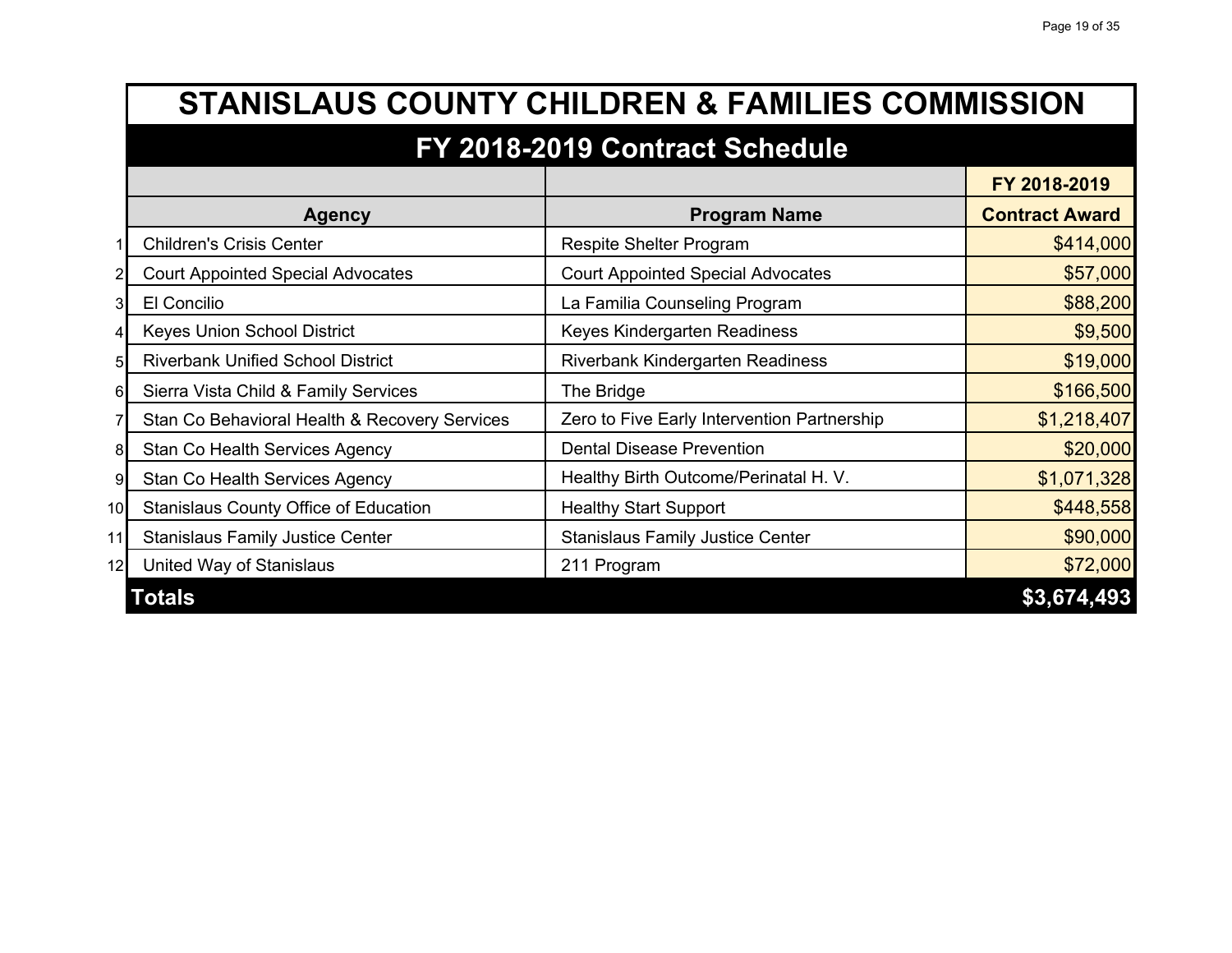## **MOTIONS TO ADOPT 2018‐2019 CONTRACT ALLOCATIONS February 27, 2018**

## **1. ALL COMMISSIONERS CAN VOTE ON THE FOLLOWING MOTION:**

I move that the Commission:

a. Approve the following FRC /DR initiative contract reduction recommendations on page 18 for 2018‐ 2019 with the Community Services Agency (CSA) and authorize the ED to sign 3‐way contract amendments with CSA and the following agencies in the following contract amounts:

| <b>Agency</b>                                                              | Program                                | Amended<br><b>Contract</b><br><b>Amount</b> | <b>Commission</b><br><b>Share for</b><br>2018-2019 |
|----------------------------------------------------------------------------|----------------------------------------|---------------------------------------------|----------------------------------------------------|
| Aspiranet                                                                  | <b>Turlock Family Resource Center</b>  | \$267,477                                   | \$171,374                                          |
| <b>Center for Human Services</b><br>Ceres Partnership for Healthy Children |                                        | \$248,089                                   | \$147,076                                          |
| <b>Center for Human Services</b>                                           | Oakdale Family Resource Center         | \$216,618                                   | \$142,962                                          |
| <b>Center for Human Services</b>                                           | <b>Westside Family Resource Center</b> | \$270,263                                   | \$214,144                                          |
| Parent Resource Center                                                     | Parent Resource Center                 | \$584,078                                   | \$315,411                                          |
| Sierra Vista Child & Family Services                                       | <b>Hughson Family Resource Center</b>  | \$187,488                                   | \$132,422                                          |
| Sierra Vista Child & Family Services                                       | North Modesto Family Resource Center   | \$529,408                                   | \$280,032                                          |
| <b>Totals</b>                                                              |                                        | \$2,303,421                                 | \$1,403,421                                        |

b. Approve the following contract allocation recommendations on page 189of the agenda packet and authorize the ED to negotiate and execute the contracts:

| <b>Agency</b>                                                     | Program                                     | Line    | <b>Amount</b> |
|-------------------------------------------------------------------|---------------------------------------------|---------|---------------|
| El Concilio                                                       | La Familia Counseling Program               | Line 3  | \$88,200      |
| Keyes Union School District                                       | Keyes Kindergarten Readiness Program        | Line 4  | \$9,500       |
| <b>Riverbank Unified School District</b>                          | Riverbank Kindergarten Readiness Program    | Line 5  | \$19,000      |
| Sierra Vista Child & Family Services                              | The BRIDGE                                  | Line 6  | \$166,500     |
| <b>Stanislaus County Behavioral Health</b><br>& Recovery Services | Zero to Five Early Intervention Partnership | Line 7  | \$1,218,407   |
| <b>Stanislaus Family Justice Center</b>                           | <b>Stanislaus Family Justice Center</b>     | Line 11 | \$90,000      |

## **2. Commissioner Skol leaves the room. A motion is made:**

I move that the Commission approve the following contract allocation recommendation on page 19 of the agenda packet and authorize the ED to negotiate and execute the contract:

| <b>Agency</b>                            | Program                                  | Line   | Amount   |
|------------------------------------------|------------------------------------------|--------|----------|
| Children's Crisis Center                 | Children's Crisis Center                 | Line 1 | S414.000 |
| <b>Court Appointed Special Advocates</b> | <b>Court Appointed Special Advocates</b> | Line 2 | \$57,000 |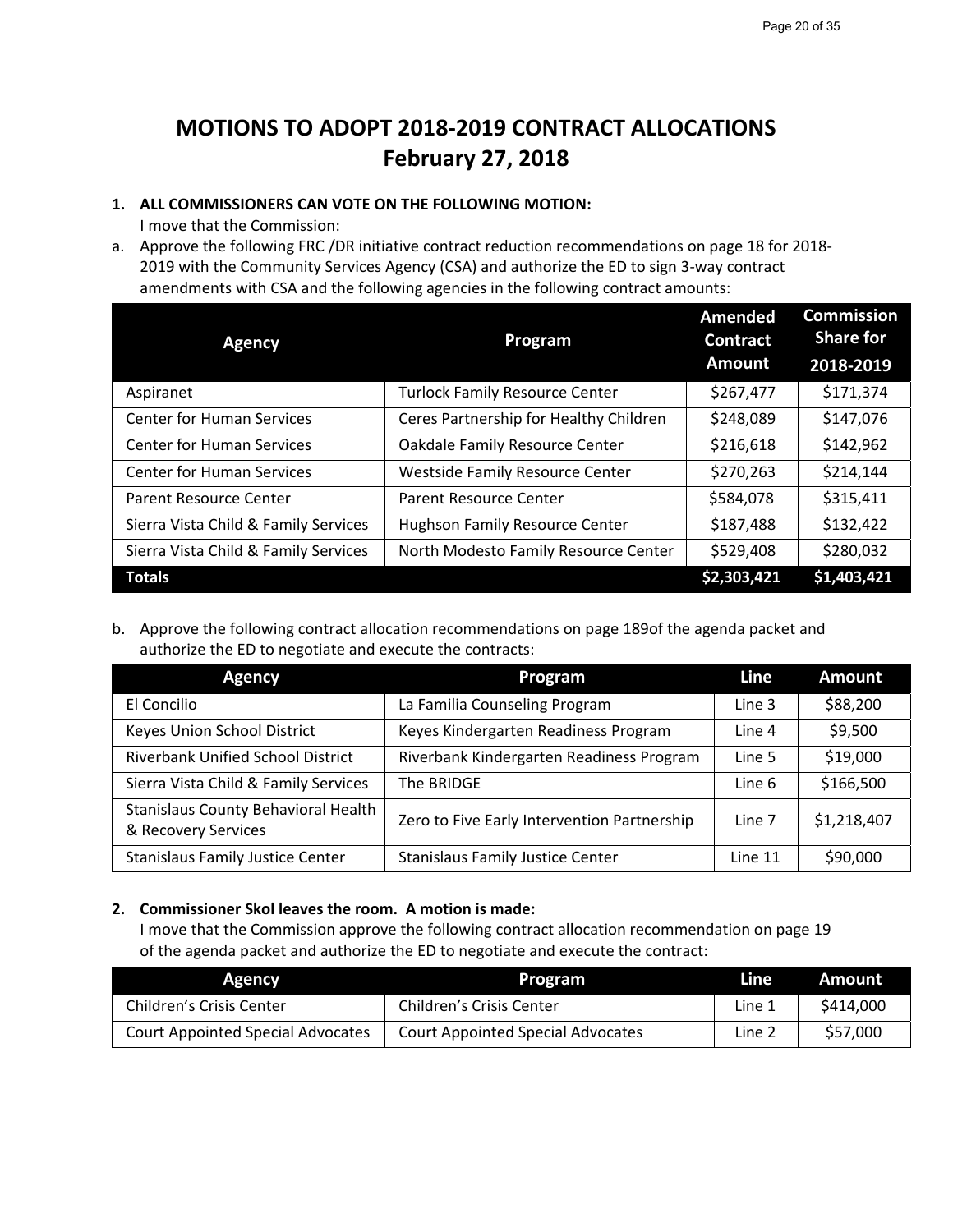## **3. Commissioner Skol returns and Commissioners Lee and Vaishampayan leave the room:**

I move that the Commission approve the following contract allocation recommendations on page 19 of the agenda packet and authorize the ED to negotiate and execute the contracts:

| Program<br><b>Agency</b>                           |                                                             | Line   | Amount      |
|----------------------------------------------------|-------------------------------------------------------------|--------|-------------|
| <b>Stanislaus County Health Services</b><br>Agency | Dental Disease Prevention Program                           | Line 8 | \$20,000    |
| <b>Stanislaus County Health Services</b><br>Agency | Healthy Birth Outcomes/Perinatal Home<br><b>Visitations</b> | Line 9 | \$1,071,328 |

## **4. Commissioners Lee and Vaishampayan return and Commissioner Bauman leaves the room:**

I move that the Commission approve the following contract allocation recommendations on page 19 of the agenda packet and authorize the ED to negotiate and execute the contract:

| <b>Agency</b>                            | Program              | Line    | Amount    |
|------------------------------------------|----------------------|---------|-----------|
| Stanislaus County Office of<br>Education | <b>Healthy Start</b> | Line 10 | \$448,558 |

## **5. Commissioner Bauman returns and Commissioner Harwell leaves the room:**

I move that the Commission approve the following contract allocation recommendations on page 19 of the agenda packet and authorize the ED to negotiate and execute the contracts:

| <b>Agency</b>            | <b>Program</b> | Line    | <b>Amount</b> |
|--------------------------|----------------|---------|---------------|
| United Way of Stanislaus | 211 Program    | Line 12 | \$72,000      |

**6. Commissioner Harwell returns and the meeting continues.**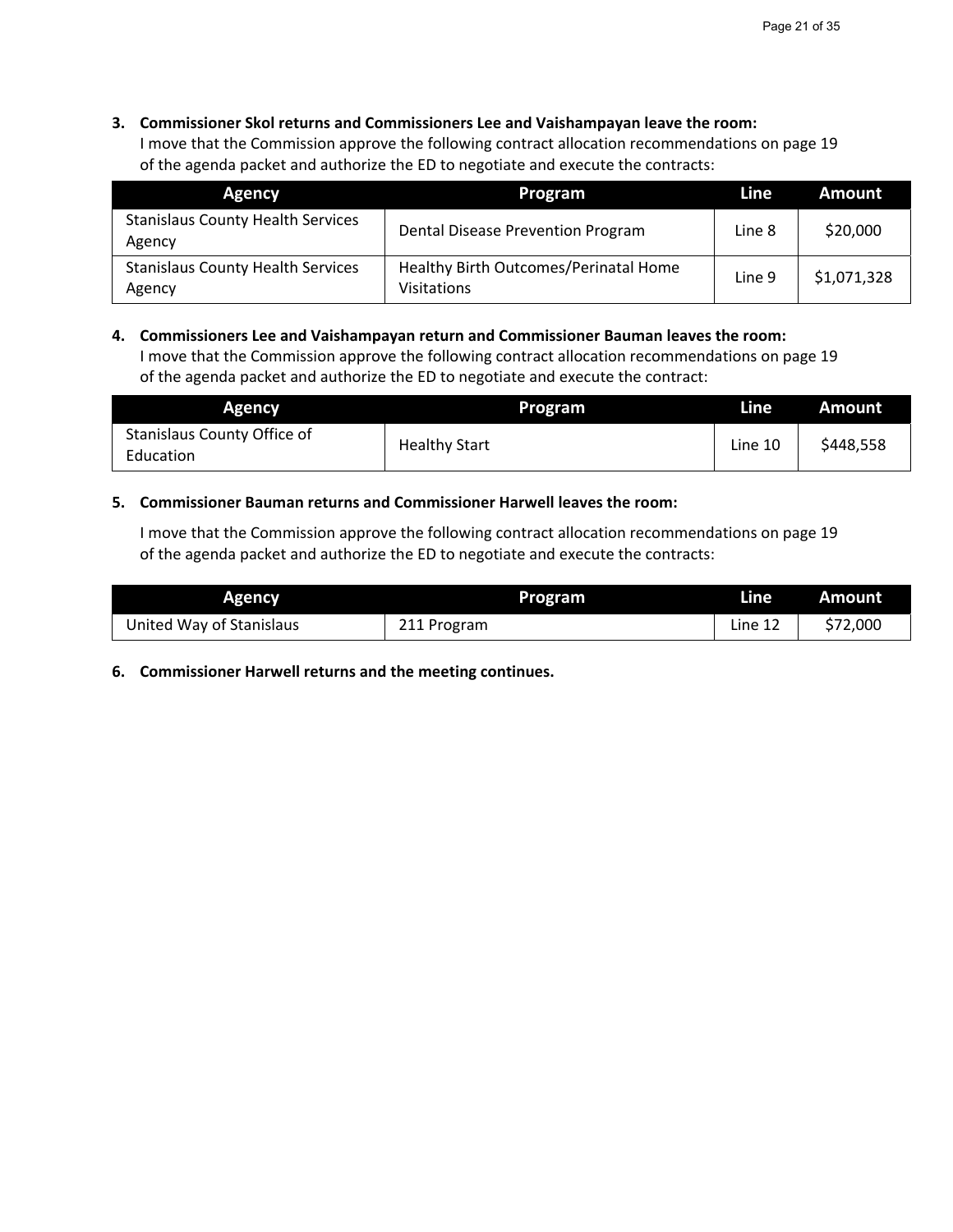XXX



Administrative/Finance **Operations** Executive

**COMMITTEE ROUTING**

It's All About The Kids Stanislaus County Children and Families Commission

## **ACTION AGENDA SUMMARY**

AGENDA DATE: February 27, 2017 COMMISSION AGENDA #: VI.B.3

#### **SUBJECT:**

Approval to Issue a Request for Proposal for Strategic Direction/Planning

## **BACKGROUND:**

Section 130140 of the California Health and Safety Code requires that each county commission "adopt an adequate and complete county strategic plan for the support and improvement of early childhood development within the county."

The first strategic plan adopted by the Stanislaus County Children and Families Commission covered the years 2000 through 2005. A second strategic plan was adopted by the Commission on June 28, 2005 and covered the years 2005‐2008. On April 28, 2009, the Commission adopted a strategic plan for the years 2009‐2011. A fourth strategic plan for the years 2012‐2014 was adopted by the Commission on December 13, 2011. The 2015‐2017 strategic plan was adopted by the Commission on December 9, 2014.

On December 12, 2017, the Commission adopted a three‐year strategic plan for calendar years 2018‐2020. The plan was consistent with the previous strategic plan for the period of 2015‐2017 and serves for compliance with State requirements. At the December 12 meeting it was also made clear it was the intention of the Commission over the next 12 months to pursue a Request for Proposal (RFP) process for an in‐depth strategic direction and planning effort. The plan was adopted by the Commission as a placeholder document that would remain in effect while the Commission commenced on, and completed, this process. The plan was approved knowing that the current strategic plan for 2018‐2020 could be amended or replaced as a result of this future in‐depth planning process.

It is the intent of the Commission to pursue this Request for Proposal (RFP) process for a strategic direction/planning consultant.

## *Historical Context*

The Stanislaus County Children and Families Commission was formed by action of the Stanislaus County Board of Supervisors on December 8, 1998. Over nearly 20 years, the Commission has invested more than \$120 million in resources into the community with the mission of giving children 0‐5 their best start in life. The Commission has invested in children and families through multiple programs and services. At one point, the Commission invested more than \$13.5 million (FY 2008‐2009) into the community. The Fiscal Year 2017‐2018 expenditure budget is a little over \$7 million and this will continue to decrease into the future.

The Commission has adopted different funding strategies over the years and has adapted, changed or eliminated those strategies as it felt appropriate. The Commission has taken a very strong position on program outcomes over the years and has used results based accountability as a standard, along with multiple program indicators tailored to each program.

As a result of the strategic planning process during the recession, and in a declining revenue environment, the Commission made strong position statements on the need for investments that are cost effective, impact systems of care and are likely to have the biggest overall impact and outcomes. The Commission has in its history funded individual community programs as well as funded and promoted complex systems of care such as the family resource centers.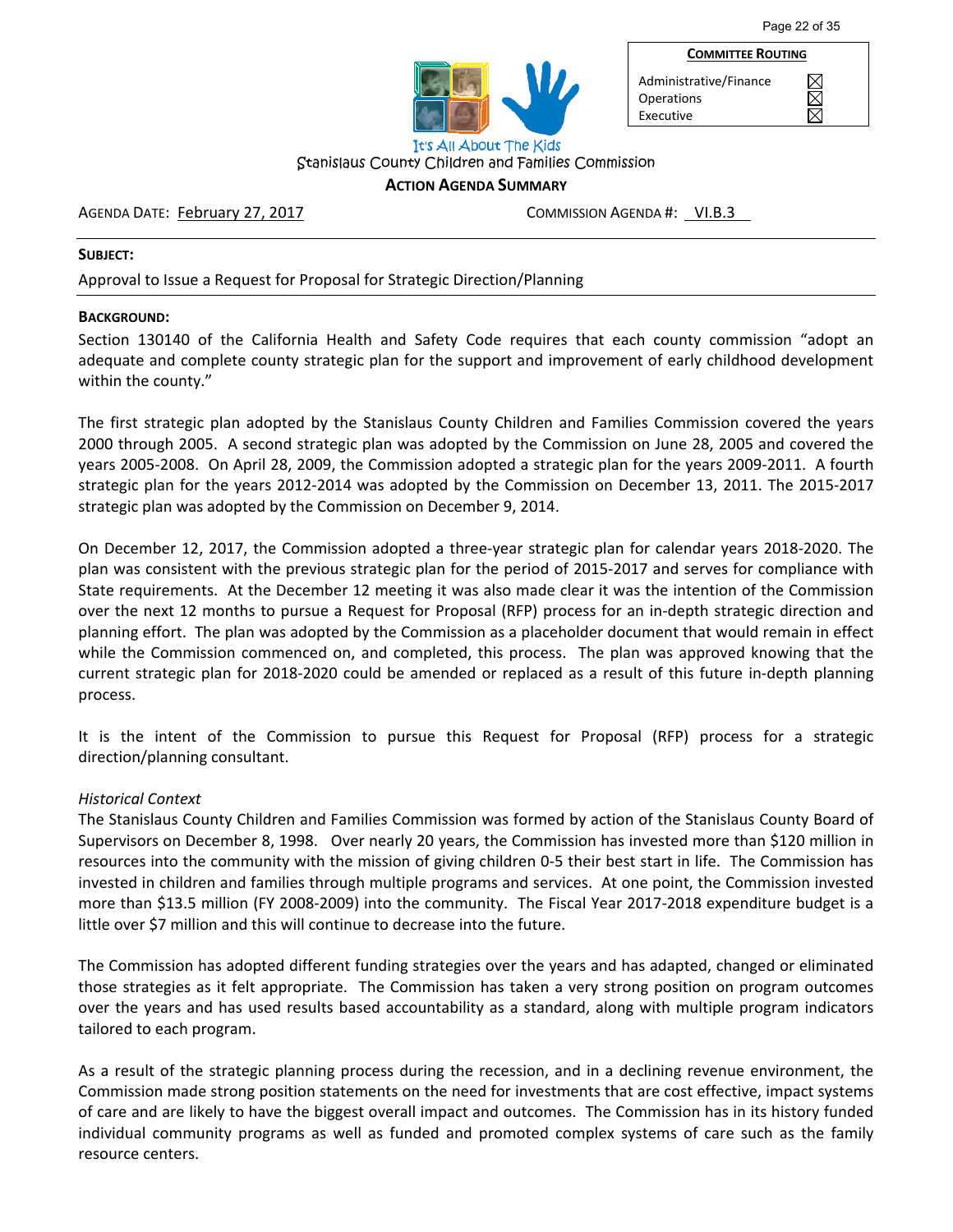It is well-known that the tobacco tax revenue for the Commission is a declining revenue stream. The Commission has adopted for over 10 years an investment strategy that involves deficit spending and using fund balance to balance its budget. This has been a planned strategy and consistent with many First 5 commissions across the state who also accumulated larger fund balances in the early years of formation, and used that as an opportunity to fund more services on an annual basis than actual revenue inflows into the organization might ordinarily allow.

It has been clearly communicated to the Commission's funded partners for more than 10 years that this deficit spending strategy is not sustainable and will end at some point. That is also the reason the Commission has focused so heavily on sustainability with funded partners, even to the point of hiring Social Entrepreneurs, Inc., (SEI) in 2008 – 2009 to provide training for funded partners on strategies for sustainability and to help them develop personalized organizational plans for sustainability into the future. This investment of \$176,615 by the Commission with SEI showed the commitment of the Commission to promoting sustainability; but, also the clear direction the Commission gave to partners on preparing for sustainability and that someday, it was very likely Commission funding for their programs could discontinue.

The Commission called this the "fiscal cliff," which became a term used to describe when the stable funding from the Commission would need to be severely cut back or completely eliminated based on revenue and fund balance analysis as well as strategic priorities for the Commission.

Through the years, funded partners have become well‐familiar with the "fiscal cliff" phrase and the need for sustainability when the cliff came.

The Commission closely monitors State revenues and creates long‐range financial models based on State revenue assumptions as well as Commission priorities and spending assumptions. State tax revenue has become less consistent on a monthly basis and can make significant swings from month‐to‐month. Annual State Prop 10 tax revenue for the Commission has decreased from a high of nearly \$7.1 million in 2004‐2005 to the Fiscal Year 2017‐2018 budget projection of \$4.2 million. Commission revenue decreased by approximately \$500,000 in Fiscal Year 2016-2017 and is projected to decrease by slightly over \$500,000 in 2017-2018. There have been several factors, including the increased tax on tobacco products and the increase in legal smoking age in California, that are influencing the trend of decreased revenue. It is projected for Commission revenue to be backfilled by the State and to increase through this adjustment in Fiscal Year 2018-2019, but State tax revenue continues to be projected to continue its declining trend into the future. The Commission is also significantly using fund balance to balance its budget with a projected use of \$2.9 million in the current year's budget. This would bring the total remaining fund balance down to a projected \$5.7 million with continued significant projected reductions in fund balance into future years if action is not taken by the Commission.

With these financial pressures, the Commission has been communicating with its funded partners through multiple channels during Fiscal Year 2017‐2018 that the fiscal cliff issue is real and that the Commission needs to take actions to plan for the future.

Concomitant with the fiscal pressure facing the Commission, there are many additional adaptive challenges and opportunities that have become environmental drivers of change.

These adaptive challenges and opportunities include things like the significant collective impact work occurring in Stanislaus County to create broad‐based systems of change through movements like Focus on Prevention and the burgeoning Cradle to Career program. Also, there is a strong willingness of key stakeholders to participate in collaborative work for the improvement of the community. There is no single agency pulling together all 0-5 partners from across the County. There is a need for greater 0-5 and family systems development and coordination in our community and the need for stronger data systems surrounding the work of children and families. While the national economy continues to grow, the poverty, jobs and ongoing economic challenges facing the local community continue to be significant. The economy is well-overdue historically for a recession and this will have significant local impacts. The demographics of the population served by the Commission and its partners is changing, including how they are influenced and how they process information.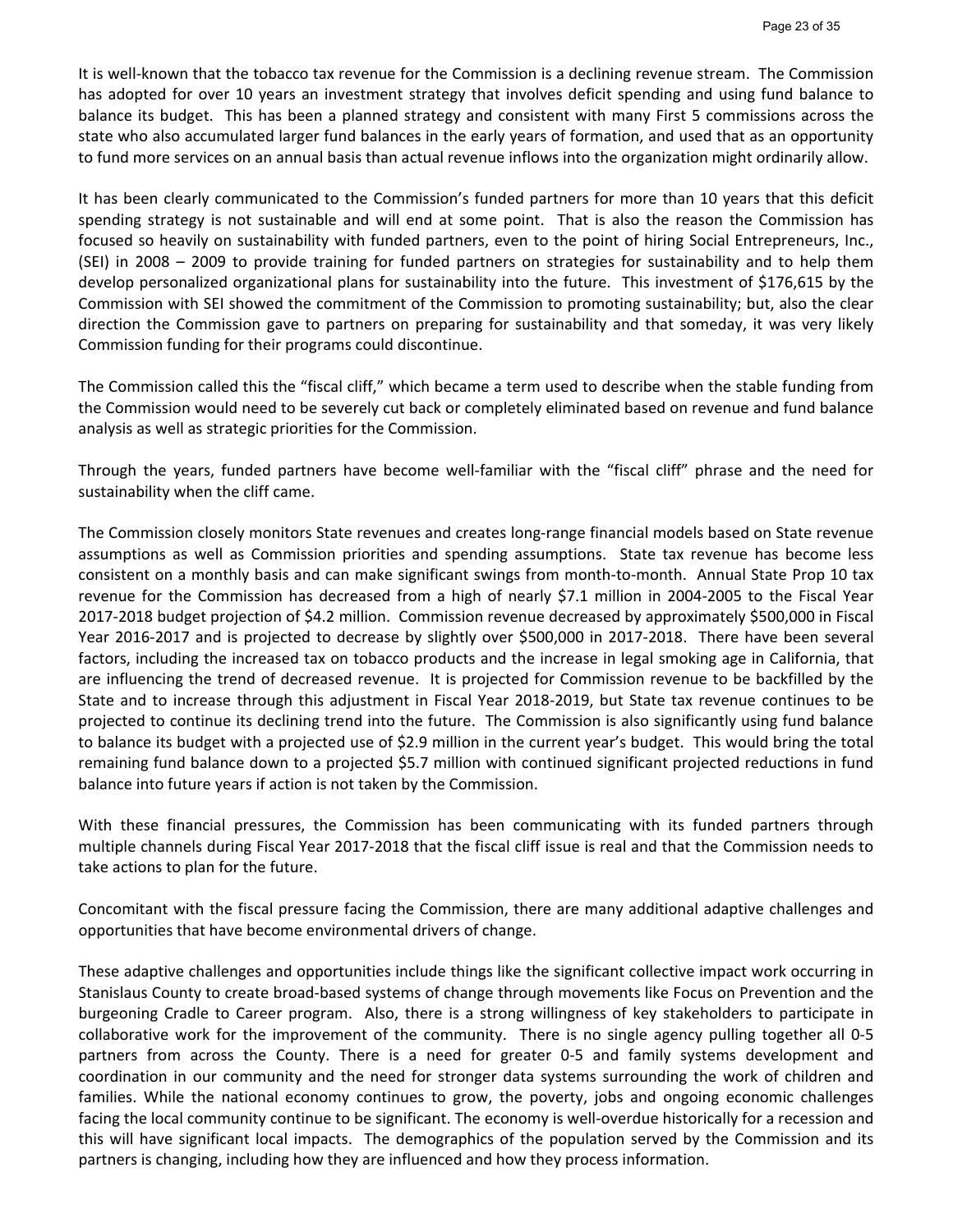The historical relevance and leadership of the Children and Families Commission is a tremendous strength that needs to continue to be utilized. And the financial capacity of the Commission to drive change for population health indicators - as well as program-based indicators – needs to be considered. These are just some of the forces and factors at work locally that will inform any future strategic process the Commission engages.

Even with a declining State revenue stream, it is estimated there could be more than \$40 million of additional revenue for investment into the community over the next 10 years. This is a significant level of possible local resource availability. The Commission can and should remain a viable and powerful force for change in Stanislaus County. While the total amount of Prop 10 tax revenue investment might be less, the impact has the potential to be even greater.

Based on the significance and impact of the past local investment and leadership of the Commission, the significance of the future work of the Commission through leadership and investment, and the gravity of the implications of Commission actions, it is anticipated the strategic direction/planning process will, and should, require a significant investment of time and resources over the next year.

## *Process*

Deeply engaging this strategic direction/planning effort would allow for process activities such as: data collection and analysis; survey, interview and focus group work with stakeholders, community members and customers/clients in a culturally competent manner; and a facilitated process for strategic reflection and discussion to create Commission priorities and strategies, taking into account the multiple factors impacting the operating environment. Finally, a detailed strategic plan would be created with priorities for strategic investment, and specific and measurable benchmarks, objectives and tasks to achieve goals and implement the priorities of the Commission. The plan will include relevant analysis, narrative and attachments.

The result of this process will be a new strategic plan. The new strategic plan with updated Commission priorities, would provide the framework for long-term spending into the future through an updated long-range financial model. Upon final completion of the draft strategic plan, the Commission would then consider this updated plan for adoption and implementation through a public hearing. The target goal for completion of the planning process is the end of calendar year 2018.

The Commission will use the Stanislaus County's procedures for the Request for Proposal process as a competitive bid process and will work closely with the County's Purchasing Department. The RFP includes requests for a significant level of detail for qualifications/experience of contractors, a detailed project plan approach, the capacity of the proposer, pricing and project deliverables. The RFP evaluation team members will include: two (2) Commissioner representatives from the Stanislaus County Children and Families Commission; the Executive Director of the Stanislaus County Children and Families Commission; and two (2) representatives from other First 5 organizations. Through its Committee structure, Commissioners have reviewed and given feedback to the Scope of the RFP, as well as the Scoring mechanism. The evaluation team will score proposals that have passed baseline RFP screening criteria, references will then be checked of the top scoring candidates and interviews of top scoring candidates will then be conducted by the Evaluation team.

The winning proposal will be brought before the Commission for consideration and action. It is anticipated the RFP process will be completed, have Commission approval and an executed contract by June 1, 2018.

Previous discussions of the strategic direction/planning process have taken place at multiple Administrative and Finance Committee, Operations Committee and Executive Committee meetings over the past several months.

## **STAFF RECOMMENDATIONS:**

1. Authorize the Purchasing Agent, on behalf of the Stanislaus County Children and Families Commission, to issue a Request for Proposal for the provision of strategic direction/planning services for the potential contract period of June 1, 2018 – May 31, 2019.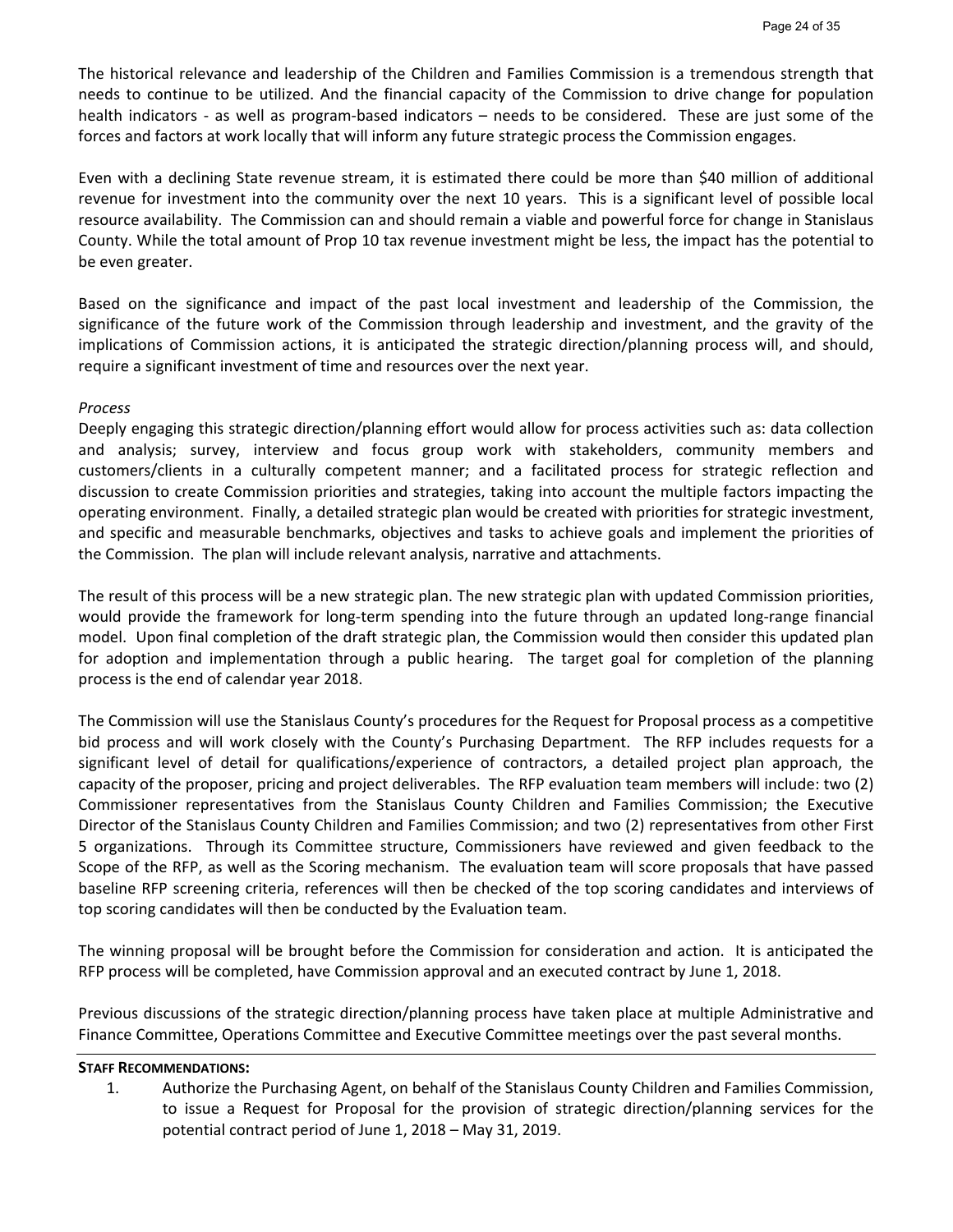### **FISCAL IMPACT**:

The total cost for the strategic direction/planning agreement is estimated to be \$75,000. Funding for the strategic direction/planning agreement would come from a use of contingency funding the Commission would consider at the time of contract approval at a future Commission meeting.

| <b>COMMISSION ACTION:</b> |                                                                                                                                                                                                                               |  |  |  |  |  |  |
|---------------------------|-------------------------------------------------------------------------------------------------------------------------------------------------------------------------------------------------------------------------------|--|--|--|--|--|--|
|                           | On motion of Commissioner (3) Seconded by Commissioner                                                                                                                                                                        |  |  |  |  |  |  |
|                           | and approved by the following vote:                                                                                                                                                                                           |  |  |  |  |  |  |
|                           |                                                                                                                                                                                                                               |  |  |  |  |  |  |
|                           | Noes: Commissioner(s): Noes: Commissioner(s):                                                                                                                                                                                 |  |  |  |  |  |  |
|                           |                                                                                                                                                                                                                               |  |  |  |  |  |  |
|                           | Abstaining: Commissioner(s): Notified that the state of the state of the state of the state of the state of the state of the state of the state of the state of the state of the state of the state of the state of the state |  |  |  |  |  |  |
| $1)$ and $2$              | Approved as recommended.                                                                                                                                                                                                      |  |  |  |  |  |  |
| 2)                        | Denied.                                                                                                                                                                                                                       |  |  |  |  |  |  |
| 3)                        | Approved as amended.                                                                                                                                                                                                          |  |  |  |  |  |  |

Motion:

Attest:

Denae Davis, Confidential Assistant IV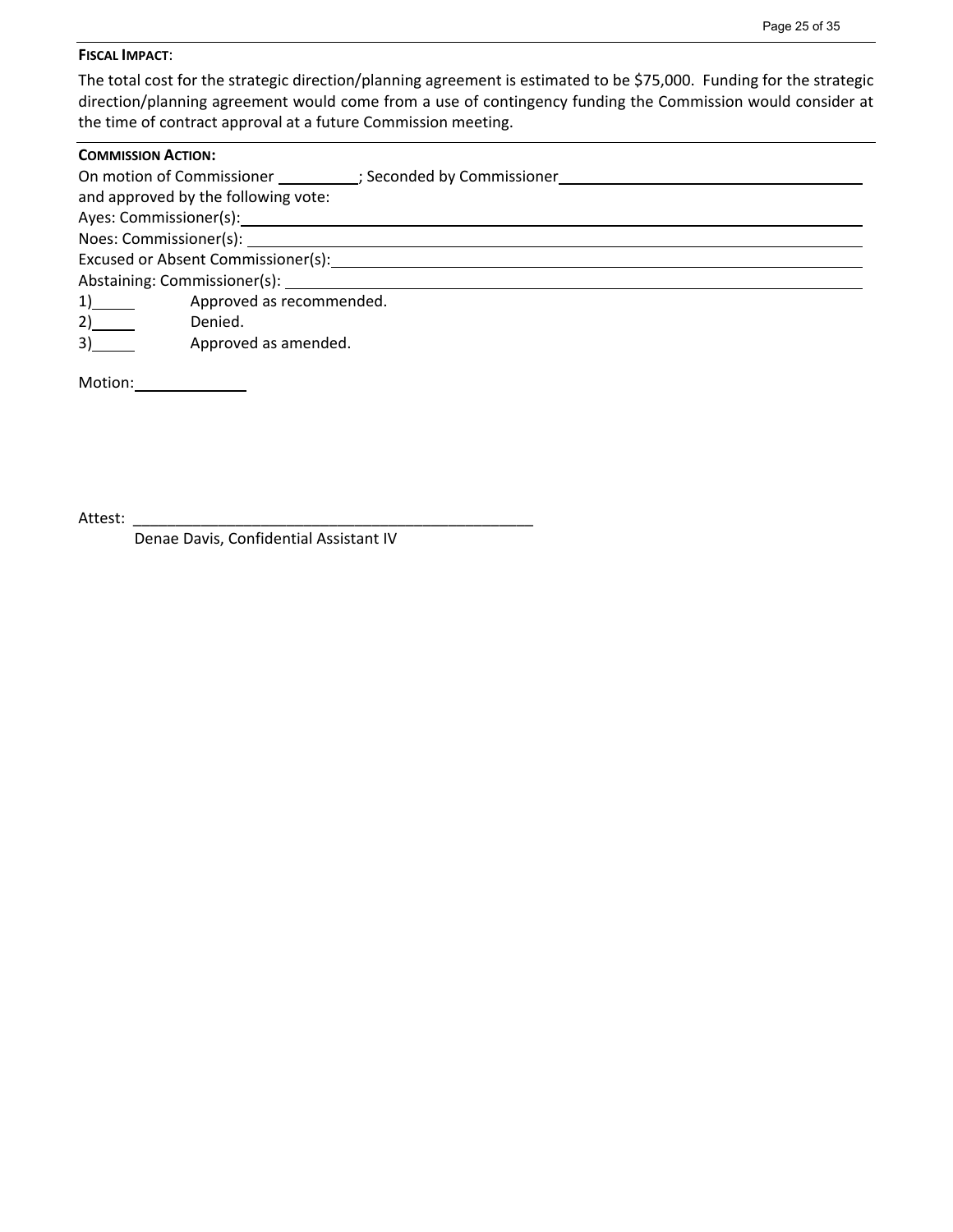



# *Administrative Committee Minutes*

## *Monday, January 8, 2018*

#### **MEMBERS:**

Vicki Bauman School Representative

Ignacio Cantu Jr. Community Representative

> Vito Chiesa County Supervisor

David Cooper Community Representative

Kathy Harwell Chair Community Services Agency

Mary Ann Lee Health Services Agency

Nelly Paredes‐Walsborn, Ph.D. Vice Chair Community Representative

George Skol Community Representative

Julie Vaishampayan, MD Public Health Officer

\*\*\*\*\*\*\*\*\*\*\*\*\*\*\*\*\*\*\*\*\*\*\*\*\*

David T. Jones Executive Director Commissioners Present: Vicki Bauman, Ignacio Cantu Jr., Mary Ann Lee Commissioners Absent: Kathryn Harwell Staff Present: David Jones

- 1. Monthly Contract Financial Report for December will be shared when completed.
- 2. Quarterly Financial Report October through December 2017 will be shared when completed.
- 3. Strategic Direction and Planning a draft scope of services for the Request for Proposal for a Strategic Direction and Planning process was distributed for review and discussion. The Committee reviewed in detail and no changes made.
- 4. Budget Reduction Analysis Staff gave a verbal update on the process and discussion taking place. Information for consideration and action will be brought to the Commission at their February 27, 2018. A significant amount of communication is taking place between CFC staff and partner organizations.
- 5. 2018 Training Calendar Staff reported on the training calendar established by the FRC Leadership team for 2018. The calendar provides a range of training opportunities for partner organizations that are free of charge.
- 6. Draft February 27, 2018 Commission Meeting *Board Room, Stanislaus County Office of Education*
	- a. Presentation
	- b. Strategic Direction and Planning
	- c. Budget Reduction Analysis
	- d. Monthly Contract Financial Report as of December 31, 2017
	- e. Quarterly Financial Report July 2017‐December 2017
	- f. Staff Report
- 7. Executive Director Report Staff reported on the upcoming February 3, 2018, Early Care & Education Conference taking place in partnership with SCOE. The topic is Picasso Meets Einstein: Discovering Math & Science Through Art. Also, registration is open for the April Child Health, Education and Care Summit. Staff will be reaching out to Commissioners to confirm attendance and schedules.
- 8. Adjournment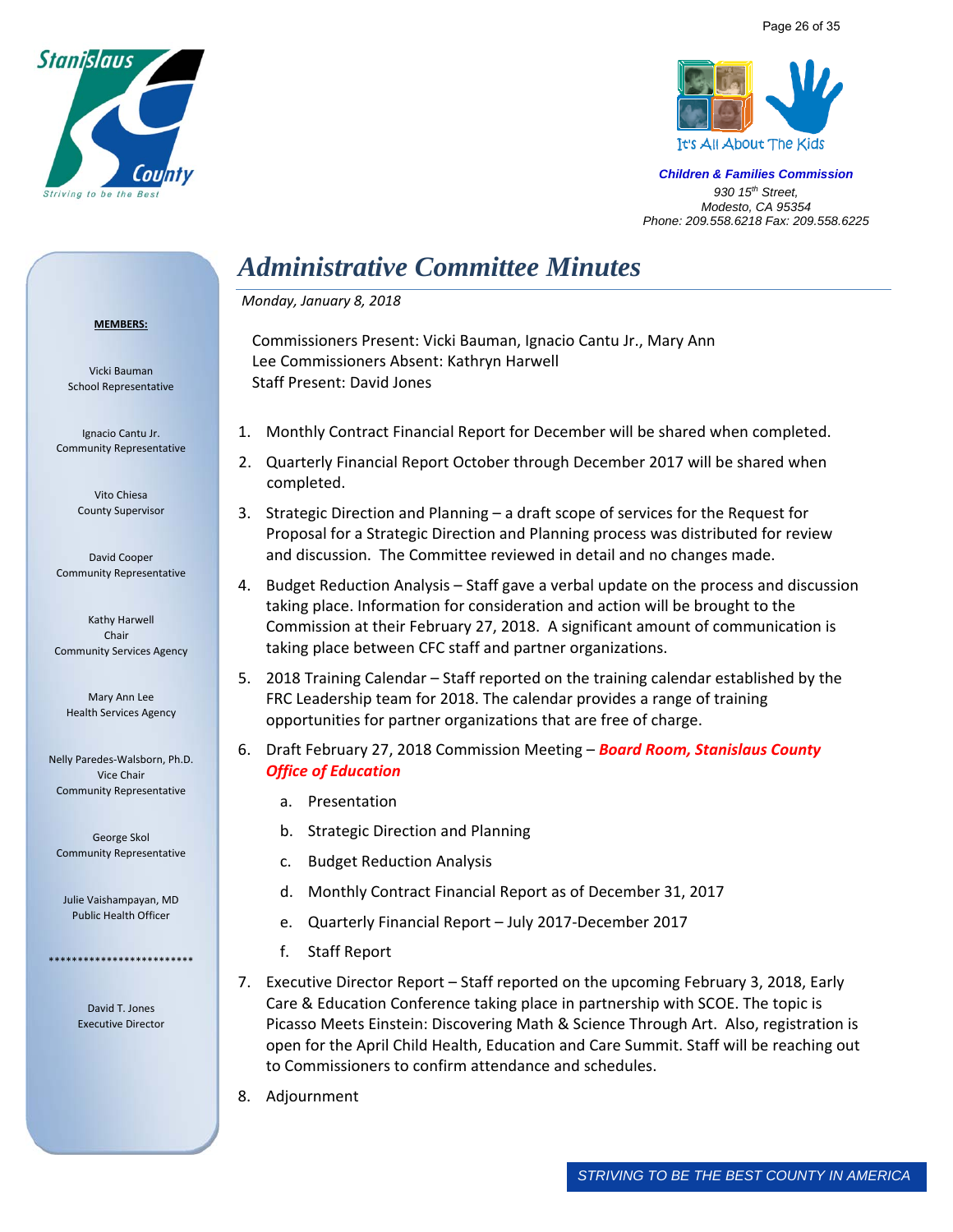## **STANISLAUS COUNTY CHILDREN & FAMILIES COMMISSION CONTRACT SCHEDULE 12/31/2017**

|                         |                                                                                      |                    | <b>Budget</b> |                           | Actual<br><b>Expenditures</b> |                           | <b>Remaining</b><br><b>Budget</b> | % Actual to<br><b>Budget</b> |
|-------------------------|--------------------------------------------------------------------------------------|--------------------|---------------|---------------------------|-------------------------------|---------------------------|-----------------------------------|------------------------------|
|                         | RESULT AREA 1: Improved Family Functioning (Family Support, Education, and Services) |                    |               |                           |                               |                           |                                   |                              |
|                         | <b>Community Resource and Referral</b>                                               |                    |               |                           |                               |                           |                                   |                              |
| 1                       | 211 Project (United Way)                                                             | \$                 | 80,000        | \$                        | 18,345                        | \$                        | 61,655                            | 23%                          |
|                         | Family Resource Centers:                                                             |                    |               |                           |                               |                           |                                   |                              |
| $\overline{\mathbf{c}}$ | Ceres Partnership for Healthy Children (CHS)                                         | \$                 | 163,418       | \$                        | 52,537                        | \$                        | 110,881                           | 32%                          |
| 3                       | Hughson Family Resource Center (SV)                                                  | \$                 | 147,135       | \$                        | 51,498                        | \$                        | 95.637                            | 35%                          |
| 4                       | N. Modesto/Salida Family Resource Center (SV)                                        | \$                 | 311,147       | \$                        | 106,684                       | \$                        | 204,463                           | 34%                          |
| 5                       | Oakdale/Riverbank Family Resource Center (CHS)                                       | \$                 | 158,847       | \$                        | 54,609                        | \$                        | 104,238                           | 34%                          |
| 6                       | <b>Parent Resource Center</b>                                                        | \$                 | 350,457       | \$                        | 132,955                       | \$                        | 217,502                           | 38%                          |
| 7                       | Turlock Family Resource Center (Aspiranet)                                           | \$                 | 190,415       | \$                        | 59,810                        | \$                        | 130,605                           | 31%                          |
| 8                       | Westside Family Resource Center (CHS)                                                | \$                 | 237,938       | \$                        | 70,076                        | \$                        | 167,862                           | 29%                          |
| 9                       | The Bridge (Sierra Vista)                                                            | \$                 | 185,000       | \$                        | 59,461                        | \$                        | 125,539                           | 32%                          |
| 10                      | <b>Healthy Start Sites</b>                                                           | \$                 | 416,020       | \$                        |                               | \$                        | 416,020                           | $\overline{0\%}$             |
|                         | <b>Targeted Intensive Family Support Services</b>                                    |                    |               |                           |                               |                           |                                   |                              |
| 11                      | <b>Children's Crisis Center</b>                                                      | \$                 | 460,000       | \$                        | 164,990                       | \$                        | 295,010                           | 36%                          |
| 12                      | <b>Court Appointed Special Advocates</b>                                             | \$                 | 60,000        | \$                        | 22.398                        | \$                        | 37,602                            | 37%                          |
| 13                      | <b>Family Justice Center</b>                                                         | \$                 | 101,530       | \$                        | 19,322                        | \$                        | 82,208                            | 19%                          |
| 14                      | La Familia Counseling Program (El Concilio)                                          | \$                 | 98,000        | \$                        | 22,773                        | \$                        | 75,227                            | 23%                          |
| 15                      | Zero to Five Early Intervention Partnership (BHRS)                                   | \$                 | 1,523,009     | \$                        | 393,857                       | \$                        | 1,129,152                         | 26%                          |
|                         | <b>Total Area 1:</b>                                                                 | \$                 | 4,482,916     | \$                        | 1,229,316                     |                           | \$3,253,600                       | 27%                          |
|                         | RESULT AREA 2: Improved Child Development (Child Development Services)               |                    |               |                           |                               |                           |                                   |                              |
|                         | <b>Kindergarten Transition Services</b>                                              |                    |               |                           |                               |                           |                                   |                              |
| 16                      | Keyes (1)                                                                            | \$                 | 10,000        | \$                        | $\sim$                        | \$                        | 10.000                            | 0%                           |
| 17                      | Riverbank (2)                                                                        | \$                 | 20.000        | \$                        | ÷,                            | \$                        | 20.000                            | 0%                           |
|                         | <b>Quality ECE Investments</b>                                                       |                    |               |                           |                               |                           |                                   |                              |
| 18                      | Early Care and Education Conference                                                  | \$                 | 12,000        | \$                        | 2,674                         | -\$                       | 9,326                             | 22%                          |
|                         | <b>Total Area 2:</b>                                                                 | \$                 | 42,000        | $\boldsymbol{\mathsf{s}}$ | 2,674                         | $\boldsymbol{\mathsf{s}}$ | 39,326                            | 6%                           |
|                         | <b>RESULT AREA 3: Improved Health (Health Education and Services)</b>                |                    |               |                           |                               |                           |                                   |                              |
|                         | Health Access                                                                        |                    |               |                           |                               |                           |                                   |                              |
| 19                      | Healthy Cubs (Health Services Agency)                                                | \$                 | 50,000        | \$                        | 10,280                        | \$                        | 39,720                            | 21%                          |
|                         | <b>Maternal &amp; Child Health Care</b>                                              |                    |               |                           |                               |                           |                                   |                              |
| 20                      | Healthy Birth Outcomes (Health Services Agency)                                      | \$                 | 1,339,160     | \$                        | 311,980                       | \$                        | 1,027,180                         | 23%                          |
|                         | <b>Oral Health</b>                                                                   |                    |               |                           |                               |                           |                                   |                              |
| 21                      | Dental Education (Health Services Agency)                                            | \$                 | 30,000        | $\sqrt[6]{\frac{1}{2}}$   | 10,887                        | \$                        | 19,113                            | 36%                          |
|                         | <b>Total Area 3:</b>                                                                 | $\mathbf{\hat{s}}$ | 1,419,160     | \$                        | 333,148                       |                           | \$1,086,012                       | 23%                          |
|                         | <b>RESULT AREA 4: Improved Systems of Care</b>                                       |                    |               |                           |                               |                           |                                   |                              |
|                         | <b>Provider Capacity Building, Training and Support</b>                              |                    |               |                           |                               |                           |                                   |                              |
| 22                      | Healthy Start Support (SCOE)                                                         | \$                 | 82,378        | \$                        | 14,035                        | \$                        | 68,343                            | 17%                          |
|                         | <b>Total Area 4:</b>                                                                 | \$                 | 82,378        | \$                        | 14,035                        | $\boldsymbol{\$}$         | 68,343                            | 17%                          |
|                         | <b>Total Services Contracts</b>                                                      | $\boldsymbol{\$}$  | 6,026,454     | $\mathbf{s}$              | $\overline{1,579,172}$        |                           | \$4,447,282                       | 26%                          |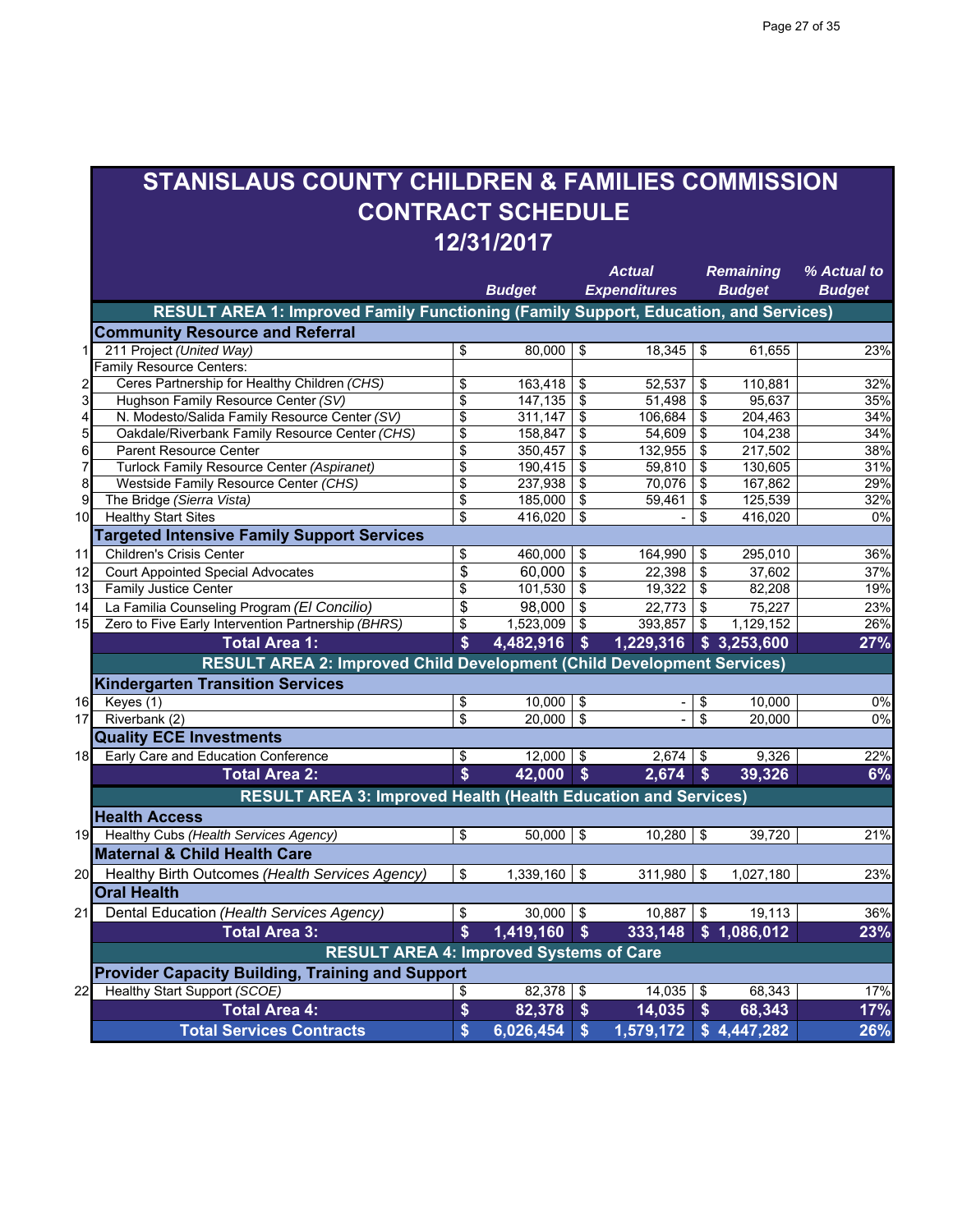|                 | <b>STANISLAUS COUNTY CHILDREN &amp; FAMILIES COMMISSION</b> |                           |                              |                         |                |                                        |                                       |
|-----------------|-------------------------------------------------------------|---------------------------|------------------------------|-------------------------|----------------|----------------------------------------|---------------------------------------|
|                 |                                                             |                           | <b>FISCAL YEAR 2017-2018</b> |                         |                |                                        |                                       |
|                 | <b>QUARTERLY FINANCIAL REPORT</b>                           |                           |                              |                         |                |                                        |                                       |
|                 |                                                             |                           | 10/1/17-12/31/17             |                         |                |                                        |                                       |
|                 |                                                             |                           | FY 17/18                     |                         |                |                                        |                                       |
|                 |                                                             |                           | <b>Budget</b>                |                         | <b>Actual</b>  |                                        | Remaining Budget   % Actual to Budget |
|                 | 1 Beginning Fund Balance                                    | \$                        | 8,671,493                    | \$                      | 8,371,067      |                                        |                                       |
|                 |                                                             |                           | <b>REVENUE</b>               |                         |                |                                        |                                       |
|                 | Interest                                                    | \$                        | 98,048                       | -\$                     | $23,936$ \ \$  | 74,112                                 | 24%                                   |
|                 | Tobacco Tax (Prop 10)                                       | \$                        | 4,204,821                    | $\overline{\mathbf{e}}$ | $1,671,804$ \$ | 2,533,017                              | 40%                                   |
| 4               | Grants, SMIF, Misc.                                         | $\boldsymbol{\theta}$     |                              | \$                      | $75,071$ \$    | (75,071)                               | 0%                                    |
|                 | <b>5 TOTAL REVENUE</b>                                      | $\mathbf{s}$              | 4,302,869                    | $\mathbf{s}$            | $1,770,810$ \$ | 2,532,059                              | 41%                                   |
|                 |                                                             |                           | <b>EXPENDITURES</b>          |                         |                |                                        |                                       |
|                 |                                                             |                           | Program                      |                         |                |                                        |                                       |
|                 | Contracts/Programs                                          | $\mathfrak{L}$            | 6,026,454                    | \$                      | 1,579,172      | 4,447,282<br>\$                        | 26%                                   |
|                 | Contracts-Prior Year                                        |                           |                              | \$                      | $(7,004)$ \$   | 7,004                                  |                                       |
| 8               | <b>Contract Adjustments (TBD)</b>                           | $\boldsymbol{\mathsf{S}}$ | 508,470                      |                         |                | 508,470<br>\$                          | 0%                                    |
| 9               | Salaries & Benefits                                         | $\boldsymbol{\mathsf{S}}$ | 199,366                      | \$                      | 72,971         | \$<br>126,395                          | 37%                                   |
| 10              | Services & Supplies                                         | \$                        | 29,636                       | $\overline{\mathbf{S}}$ | 40,377         | $\boldsymbol{\mathsf{S}}$<br>(10, 741) | 136%                                  |
| 11              | County Cap Charges                                          | \$                        | 6,332                        | \$                      | 7,004          | \$<br>(672)                            | 111%                                  |
|                 | 12 Total Expenditures - Program                             | $\mathbf{s}$              | 6,770,258 \$                 |                         | $1,692,520$ \$ | 5,077,738                              | 25%                                   |
|                 |                                                             |                           | <b>Evaluation</b>            |                         |                |                                        |                                       |
| 13              | Salaries & Benefits                                         | $\boldsymbol{\mathsf{S}}$ | 58,474                       | \$                      | $(1,746)$ \$   | 60,220                                 | $-3%$                                 |
| 14              | Services & Supplies                                         | \$                        | 12,887                       | $\overline{\mathbf{s}}$ | 4,534          | $\boldsymbol{\mathsf{S}}$<br>8,353     | 35%                                   |
| 15              | <b>County Cap Charges</b>                                   | $\boldsymbol{\mathsf{S}}$ | 1,266                        | \$                      |                | \$<br>1,266                            | $0\%$                                 |
|                 | 16 Total Expenditures - Evaluation                          | $\mathbf{s}$              | $72,627$ \$                  |                         | $2,787$ \$     | 69,840                                 | 4%                                    |
|                 |                                                             |                           | <b>Administration</b>        |                         |                |                                        |                                       |
| 17              | Salaries & Benefits                                         | \$                        | 260,272                      | \$                      | $141,727$ \$   | 118,545                                | 54%                                   |
| 18 <sup>1</sup> | Services & Supplies                                         | $\boldsymbol{\$}$         | $86,221$ \$                  |                         | $35,720$ \$    | 50,501                                 | 41%                                   |
| 19              | County Cap Charges                                          | $\mathbf{\$}$             | $17,730$ \$                  |                         | $7,218$ \$     | 10,512                                 | 41%                                   |
|                 | 20 Total Expenditures - Administration                      | $\boldsymbol{\$}$         | 364,223 \$                   |                         | 184,664 \$     | 179,559                                | 51%                                   |
|                 | 21 Total Expenditures                                       |                           | 7,207,108                    |                         | 1,879,971      | 5,327,137                              | 26%                                   |
|                 | 22 NET INCREASE (DECREASE) TO FUND BALANCE                  | \$                        | $(2,904,239)$ \$             |                         | (109, 161)     |                                        |                                       |
|                 | <b>23 ENDING FUND BALANCE</b>                               | $\mathbf{s}$              | 5,767,254                    | $\mathbf{s}$            | 8,261,906      |                                        |                                       |
|                 |                                                             |                           |                              |                         |                |                                        |                                       |

V:\Veronica\Financial\FY 1718\Financial Reports\2ND Qtr Reports\[2nd QTR FINANCIAL REPOR -43% 100% 100% 2/23/2018 13:16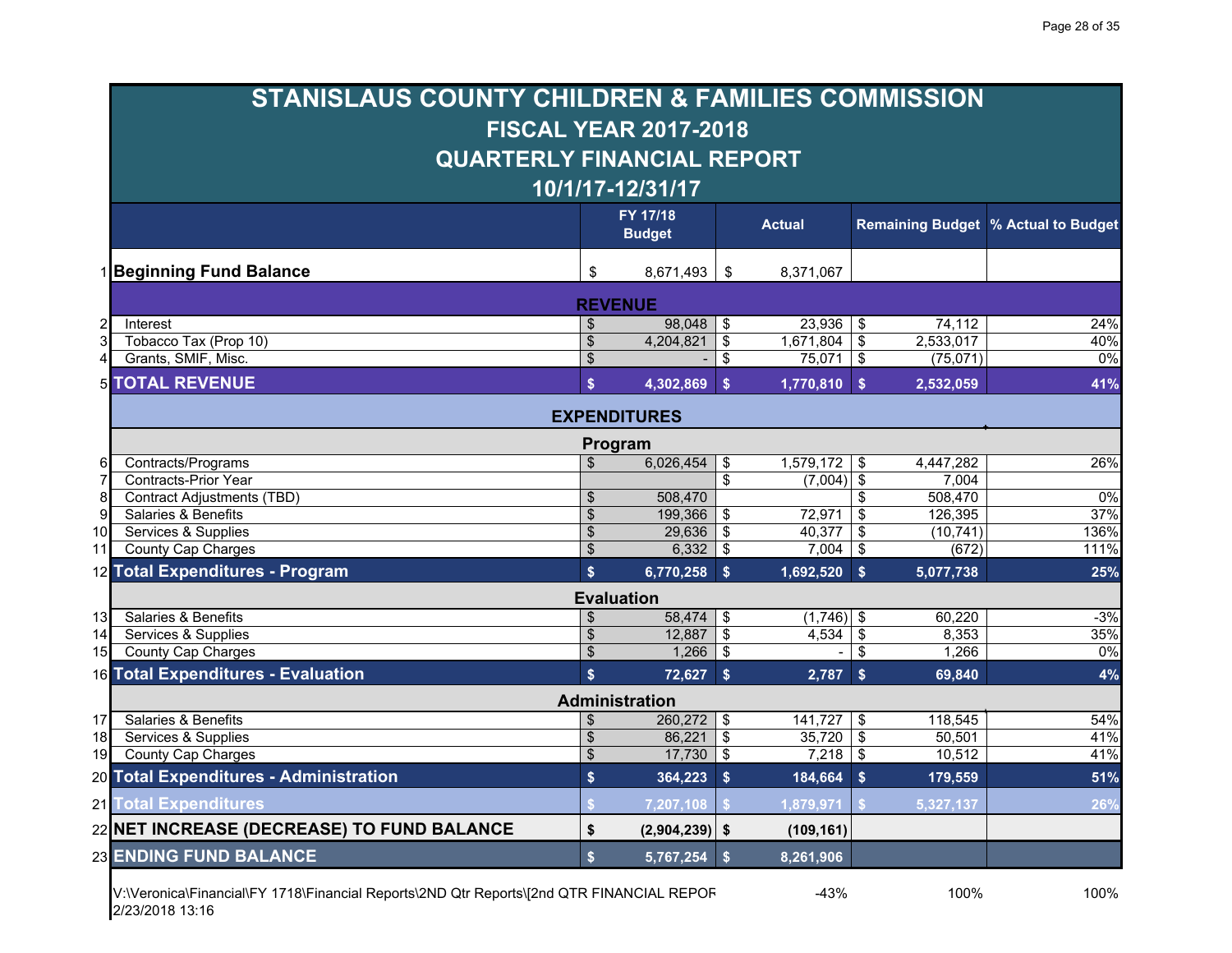



# *Operations Committee Minutes*

 *Thursday, January 11, 2018* 

Julie Vaishampayan,

Commissioners Absent: None Staff Present: David Jones

#### **MEMBERS:**

Vicki Bauman School Representative

Ignacio Cantu Jr. Community Representative

> Vito Chiesa County Supervisor

David Cooper Community Representative

Kathy Harwell Chair Community Services Agency

Mary Ann Lee Health Services Agency

Nelly Paredes‐Walsborn, Ph.D. Vice Chair Community Representative

George Skol Community Representative

Julie Vaishampayan, MD Public Health Officer

\*\*\*\*\*\*\*\*\*\*\*\*\*\*\*\*\*\*\*\*\*\*\*\*\*

David T. Jones Executive Director 1. Monthly Contract Financial Report for December will be shared when completed.

Commissioners Present: David Cooper, Nelly Paredes‐Walsborn, George Skol,

- 2. Quarterly Financial Report October through December 2017 will be shared when completed.
- 3. Strategic Direction and Planning a draft scope of services for the Request for Proposal for a Strategic Direction and Planning process was distributed for review and discussion. The Committee reviewed in detail and no changes made.
- 4. Budget Reduction Analysis Staff gave a verbal update on the process and discussion taking place. Information for consideration and action will be brought to the Commission at their February 27, 2018. A significant amount of communication is taking place between CFC staff and partner organizations.
- 5. 2018 Training Calendar Staff reported on the training calendar established by the FRC Leadership team for 2018. The calendar provides a range of training opportunities for partner organizations that are free of charge.
- 6. Draft February 27, 2018 Commission Meeting *Board Room, Stanislaus County Office of Education*
	- a. Presentation
	- b. Strategic Direction and Planning
	- c. Budget Reduction Analysis
	- d. Monthly Contract Financial Report as of December 31, 2017
	- e. Quarterly Financial Report July 2017‐December 2017
	- f. Staff Report
- 7. Executive Director Report Staff reported on the upcoming February 3, 2018, Early Care & Education Conference taking place in partnership with SCOE. The topic is Picasso Meets Einstein: Discovering Math & Science Through Art. Also, registration is open for the April Child Health, Education and Care Summit. Staff will be reaching out to Commissioners to confirm attendance and schedules.
- 8. Adjournment.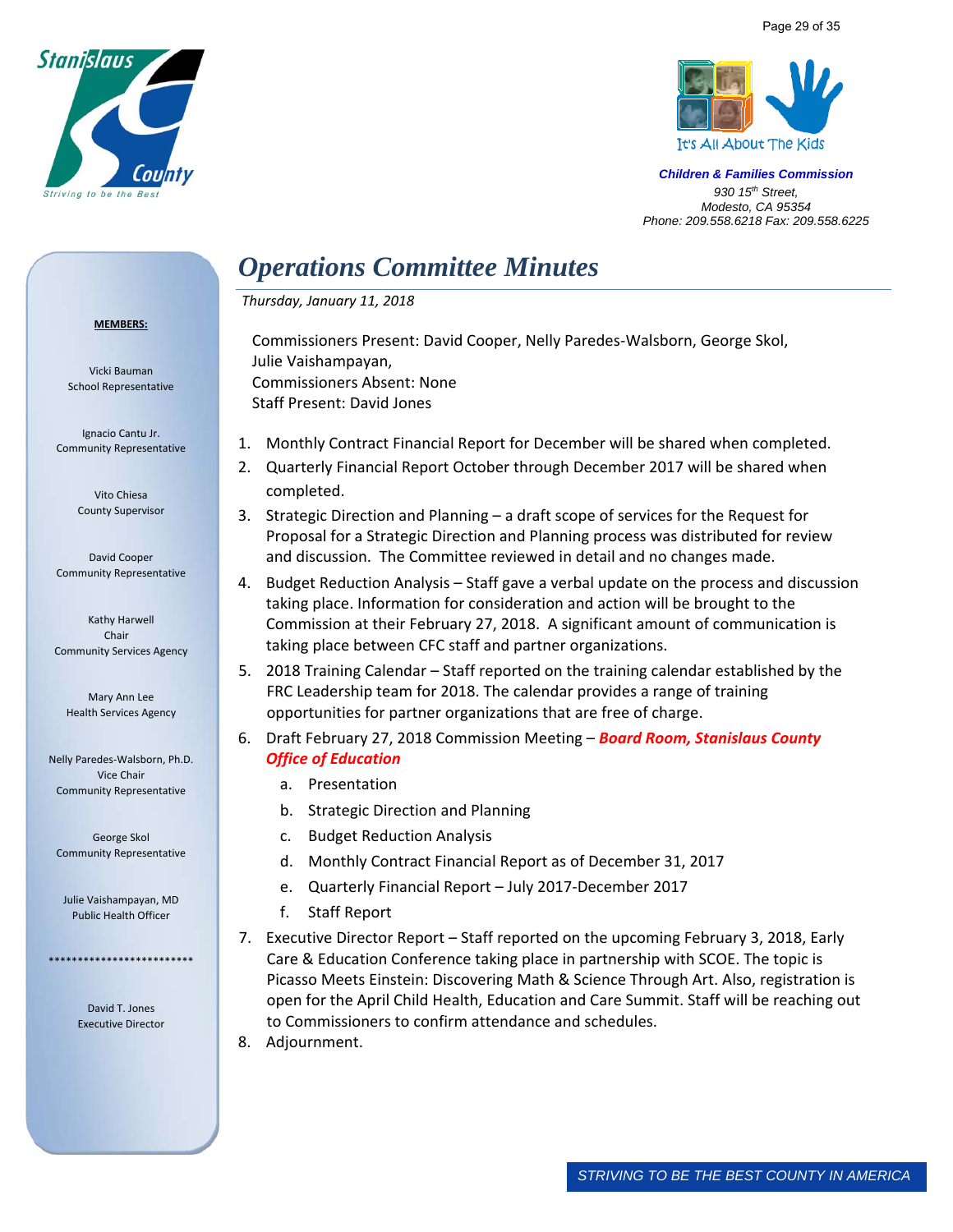



# *Administrative Committee Minutes*

*Monday, February 12, 2018* 

Commissioners Absent: None

Mary Ann Lee

#### **MEMBERS:**

Vicki Bauman School Representative

Ignacio Cantu Jr. Community Representative

> Vito Chiesa County Supervisor

David Cooper Community Representative

Kathy Harwell Chair Community Services Agency

Mary Ann Lee Health Services Agency

Nelly Paredes‐Walsborn, Ph.D. Vice Chair Community Representative

George Skol Community Representative

Julie Vaishampayan, MD Public Health Officer

\*\*\*\*\*\*\*\*\*\*\*\*\*\*\*\*\*\*\*\*\*\*\*\*\*

David T. Jones Executive Director 1. Monthly Contract Financial Report as of January 31, 2017 – Staff updated the Committee on the invoice processing. Invoices are being processed in a timely manner.

Staff Present: Veronica Ascencio, Denae Davis, David Jones, Stephanie Loomis

Commissioners Present: Vicki Bauman, Ignacio Cantu Jr., Kathryn Harwell,

- 2. Fiscal Update Prop. 10 revenue for December was \$104,000. The decrease occurs annually when the state takes Prop 99 backfill funding and administrative fees.
- 3. Two‐year Budget Process The County is implementing a new two‐year budgeting process for improved planning purposes. This upcoming budget (March 2018) will include two fiscal years (Fiscal Year 18/19, and 19/20). Fiscal Year 2018‐2019 will include actual budget assumptions for the Commission. The second year of the budget (Fiscal Year 2019‐2020) will be a carryover budget submittal as it will not yet be known what strategies the Commission will be adopting for Fiscal Year 2019‐2020. The plan would be to accurately update the 2019‐2020 budget projections in March 2019 when the new strategies and financial model of the Commission are identified.
- 4. Early Care and Education Conference Wrap Up Theme of ECE was Picasso Meets Einstein. Topic was well received with very high survey scores. There was an 82% attendance rate.
- 5. Discussion of Commission Name Change An agenda item will be brought to the February 27 Commission meeting to authorize changing the organization name. The Executive Director would work with other County staff to facilitate an update to the County ordinance to get Board of Supervisors approval of the name change. The cost of implementing a new logo will be minimal as partners can use existing materials and then use the new logo when reprinting materials.
- 6. Strategic Direction and Planning The Commission is using the County purchasing process for the Request for Proposal. The scoring sheet was discussed and clarified. Scoring weights were revised based on Committee feedback. The RFP is for a \$75,000 one‐year contract. Evaluation team will consist of five members: (2) Commissioners, (2) from other First 5 agencies, (1) David Jones. Kathy Harwell agreed to be one of the evaluators if needed.
- 7. Budget Reduction Analysis & Contract Allocation Approvals There was discussion of the budget reduction proposal. Commission staff are working diligently with partners to discuss impacts of contract reductions and to maintain open communications.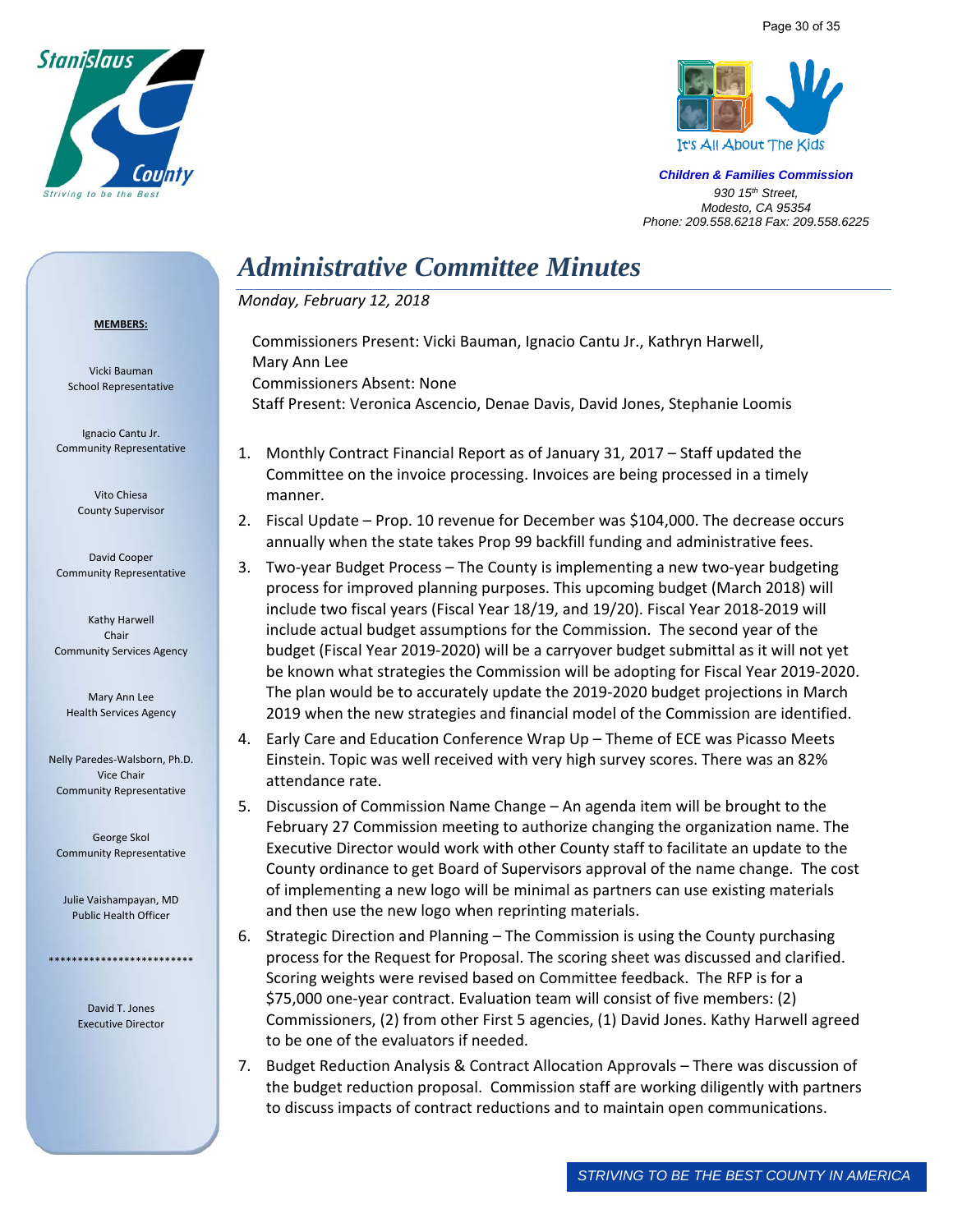- 8. Draft February 27, 2018 Commission Meeting *Board Room, Stanislaus County Office of Education*
	- a. Budget Reduction Analysis & Contract Allocation Approvals
	- b. Strategic Direction and Planning
	- c. Approval to Change Commission Name
	- d. Monthly Contract Financial Report as of January 31, 2017
	- e. Staff Report
- 9. Executive Director Report The Director reported on a vehicle break-in in the rear parking lot. This was reported to the County security officer and the Modesto Police Department. The Annual Program Evaluation is underway and this is a very busy time for staff.
- 10. Adjournment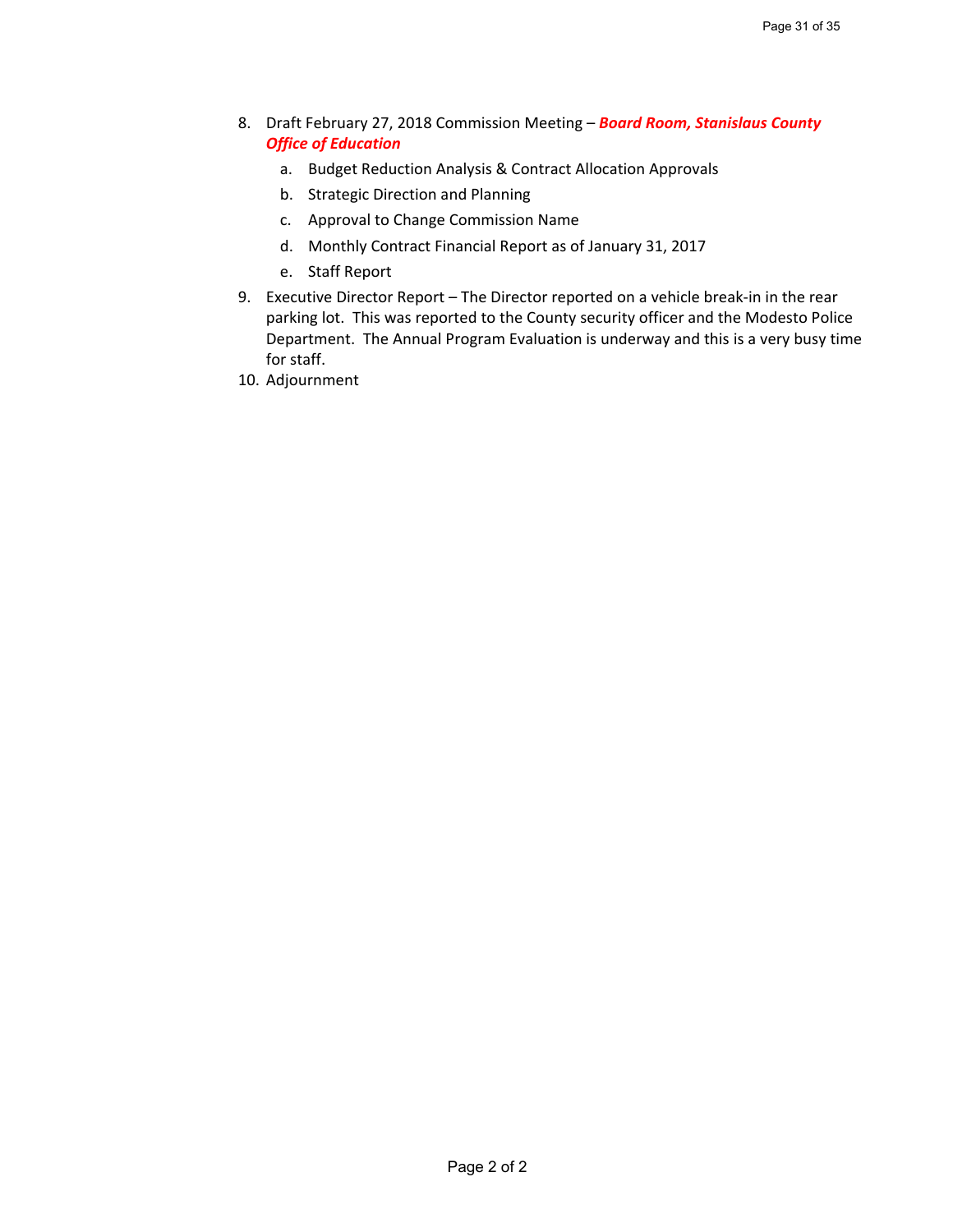## **STANISLAUS COUNTY CHILDREN & FAMILIES COMMISSION CONTRACT SCHEDULE 1/31/2018**

|    |                                                                                      |                    | <b>Budget</b> |                           | Actual<br><b>Expenditures</b> |                           | <b>Remaining</b><br><b>Budget</b> | % Actual to<br><b>Budget</b> |
|----|--------------------------------------------------------------------------------------|--------------------|---------------|---------------------------|-------------------------------|---------------------------|-----------------------------------|------------------------------|
|    | RESULT AREA 1: Improved Family Functioning (Family Support, Education, and Services) |                    |               |                           |                               |                           |                                   |                              |
|    | <b>Community Resource and Referral</b>                                               |                    |               |                           |                               |                           |                                   |                              |
| 1  | 211 Project (United Way)                                                             | \$                 | 80,000        | \$                        | 18,345                        | \$                        | 61,655                            | 23%                          |
|    | Family Resource Centers:                                                             |                    |               |                           |                               |                           |                                   |                              |
|    | Ceres Partnership for Healthy Children (CHS)                                         | \$                 | 163,418       | \$                        | 66,810                        | \$                        | 96,608                            | 41%                          |
| 3  | Hughson Family Resource Center (SV)                                                  | \$                 | 147,135       | \$                        | 78,195                        | \$                        | 68.940                            | 53%                          |
| 4  | N. Modesto/Salida Family Resource Center (SV)                                        | \$                 | 311,147       | \$                        | 157,738                       | \$                        | 153,409                           | 51%                          |
| 5  | Oakdale/Riverbank Family Resource Center (CHS)                                       | \$                 | 158,847       | \$                        | 83,744                        | \$                        | 75,103                            | 53%                          |
| 6  | <b>Parent Resource Center</b>                                                        | \$                 | 350,457       | \$                        | 173,899                       | \$                        | 176,558                           | 50%                          |
| 7  | Turlock Family Resource Center (Aspiranet)                                           | \$                 | 190,415       | \$                        | 77,793                        | \$                        | 112,622                           | 41%                          |
| 8  | Westside Family Resource Center (CHS)                                                | \$                 | 237,938       | \$                        | 88,916                        | \$                        | 149,022                           | 37%                          |
| 9  | The Bridge (Sierra Vista)                                                            | \$                 | 185,000       | \$                        | 92,491                        | \$                        | 92,509                            | 50%                          |
| 10 | <b>Healthy Start Sites</b>                                                           | \$                 | 416,020       | \$                        |                               | \$                        | 416,020                           | $\overline{0\%}$             |
|    | <b>Targeted Intensive Family Support Services</b>                                    |                    |               |                           |                               |                           |                                   |                              |
| 11 | <b>Children's Crisis Center</b>                                                      | \$                 | 460,000       | \$                        | 238,528                       | \$                        | 221,472                           | 52%                          |
| 12 | <b>Court Appointed Special Advocates</b>                                             | \$                 | 60,000        | \$                        | 26,683                        | \$                        | 33,317                            | 44%                          |
| 13 | <b>Family Justice Center</b>                                                         | \$                 | 101,530       | \$                        | 19,322                        | \$                        | 82,208                            | 19%                          |
| 14 | La Familia Counseling Program (El Concilio)                                          | \$                 | 98,000        | \$                        | 39,893                        | \$                        | 58,107                            | 41%                          |
| 15 | Zero to Five Early Intervention Partnership (BHRS)                                   | \$                 | 1,523,009     | \$                        | 552,393                       | \$                        | 970,616                           | 36%                          |
|    | <b>Total Area 1:</b>                                                                 | \$                 | 4,482,916     | \$                        | 1,714,750                     |                           | \$2,768,166                       | 38%                          |
|    | RESULT AREA 2: Improved Child Development (Child Development Services)               |                    |               |                           |                               |                           |                                   |                              |
|    | <b>Kindergarten Transition Services</b>                                              |                    |               |                           |                               |                           |                                   |                              |
| 16 | Keyes (1)                                                                            | \$                 | 10,000        | \$                        | $\sim$                        | \$                        | 10.000                            | 0%                           |
| 17 | Riverbank (2)                                                                        | \$                 | 20.000        | \$                        | ÷,                            | \$                        | 20.000                            | 0%                           |
|    | <b>Quality ECE Investments</b>                                                       |                    |               |                           |                               |                           |                                   |                              |
| 18 | Early Care and Education Conference                                                  | \$                 | 12,000        | \$                        | 5,065                         | -\$                       | 6,935                             | 42%                          |
|    | <b>Total Area 2:</b>                                                                 | \$                 | 42,000        | $\boldsymbol{\mathsf{s}}$ | 5,065                         | $\boldsymbol{\mathsf{s}}$ | 36,935                            | 12%                          |
|    | <b>RESULT AREA 3: Improved Health (Health Education and Services)</b>                |                    |               |                           |                               |                           |                                   |                              |
|    | Health Access                                                                        |                    |               |                           |                               |                           |                                   |                              |
| 19 | Healthy Cubs (Health Services Agency)                                                | \$                 | 50,000        | \$                        | 14,953                        | \$                        | 35,047                            | 30%                          |
|    | <b>Maternal &amp; Child Health Care</b>                                              |                    |               |                           |                               |                           |                                   |                              |
| 20 | Healthy Birth Outcomes (Health Services Agency)                                      | \$                 | 1,339,160     | \$                        | 608,458                       | \$                        | 730,702                           | 45%                          |
|    | <b>Oral Health</b>                                                                   |                    |               |                           |                               |                           |                                   |                              |
| 21 | Dental Education (Health Services Agency)                                            | \$                 | 30,000        | $\sqrt[6]{\frac{1}{2}}$   | 17,861                        | $\sqrt[6]{\frac{1}{2}}$   | 12,139                            | 60%                          |
|    | <b>Total Area 3:</b>                                                                 | $\mathbf{\hat{s}}$ | 1,419,160     | $\sqrt[6]{\frac{1}{2}}$   | 641,272                       | <b>S</b>                  | 777,888                           | 45%                          |
|    | <b>RESULT AREA 4: Improved Systems of Care</b>                                       |                    |               |                           |                               |                           |                                   |                              |
|    | <b>Provider Capacity Building, Training and Support</b>                              |                    |               |                           |                               |                           |                                   |                              |
| 22 | Healthy Start Support (SCOE)                                                         | \$                 | 82,378        | \$                        | 14,035                        | \$                        | 68,343                            | 17%                          |
|    | <b>Total Area 4:</b>                                                                 | \$                 | 82,378        | \$                        | 14,035                        | $\boldsymbol{\$}$         | 68,343                            | 17%                          |
|    | <b>Total Services Contracts</b>                                                      | $\boldsymbol{\$}$  | 6,026,454     | $\mathbf{s}$              | $\overline{2,375,121}$        |                           | \$3,651,333                       | 39%                          |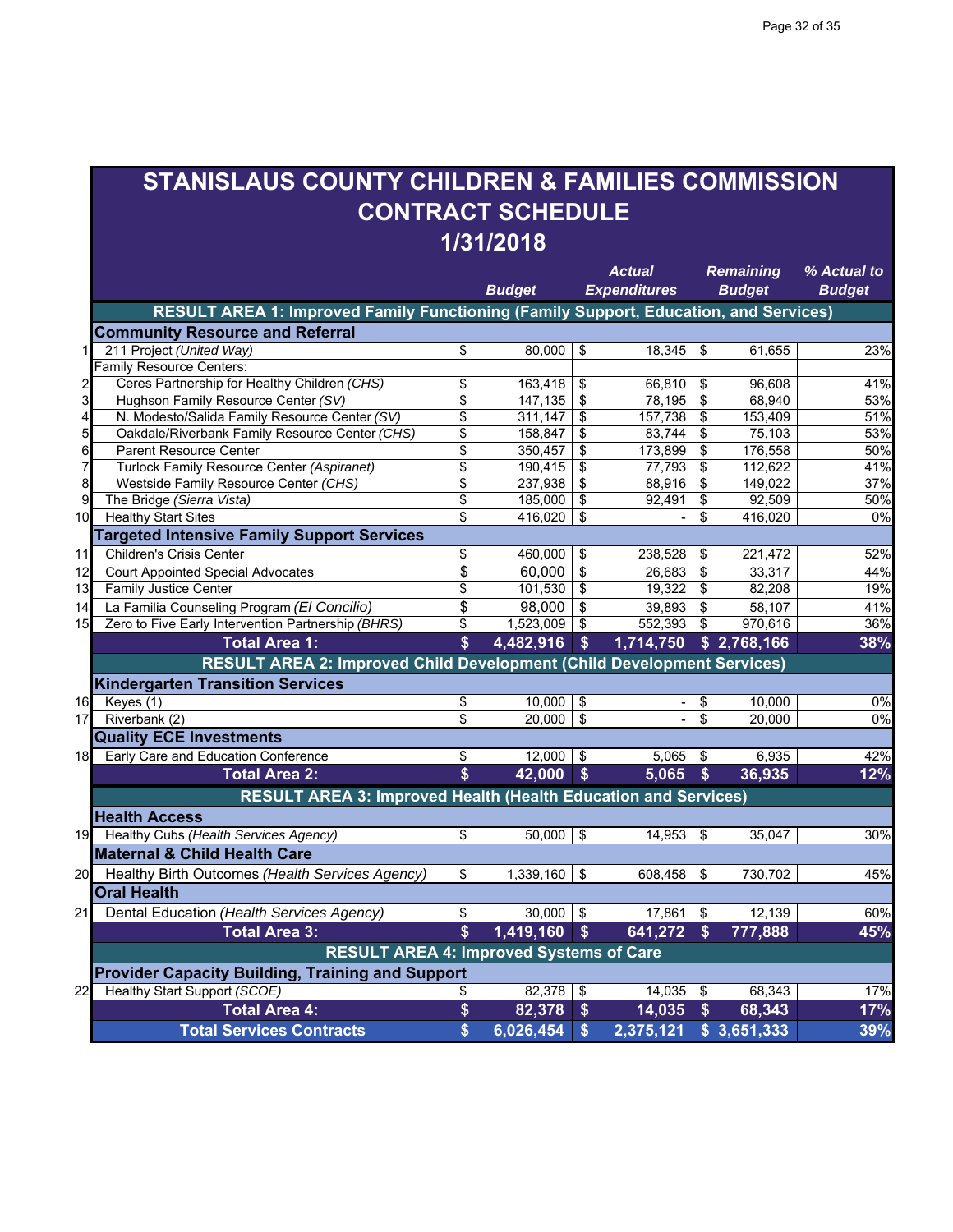



# *Operations Committee Minutes*

 *Monday, February 15, 2018* 

#### **MEMBERS:**

Vicki Bauman School Representative

Ignacio Cantu Jr. Community Representative

> Vito Chiesa County Supervisor

David Cooper Community Representative

Kathy Harwell Chair Community Services Agency

Mary Ann Lee Health Services Agency

Nelly Paredes‐Walsborn, Ph.D. Vice Chair Community Representative

George Skol Community Representative

Julie Vaishampayan, MD Public Health Officer

\*\*\*\*\*\*\*\*\*\*\*\*\*\*\*\*\*\*\*\*\*\*\*\*\*

David T. Jones Executive Director Commissioners Present: David Cooper, Nelly Paredes‐Walsborn, George Skol, Julie Vaishampayan Commissioners Absent: None Staff Present: Veronica Ascencio, Denae Davis, David Jones, Stephanie Loomis

- 1. Monthly Contract Financial Report as of January 31, 2017 Staff updated the Committee on the invoice processing. Invoices are being processed in a timely manner.
- 2. Fiscal Update Prop. 10 revenue for December was \$104,000. The decrease occurs annually when the state takes Prop 99 backfill funding and administrative fees.
- 3. Two‐year Budget Process The County is implementing a new two‐year budgeting process for improved planning purposes. This upcoming budget (March 2018) will include two fiscal years (Fiscal Year 18/19, and 19/20). Fiscal Year 2018‐2019 will include actual budget assumptions for the Commission. The second year of the budget (Fiscal Year 2019‐2020) will be a carryover budget submittal as it will not yet be known what strategies the Commission will be adopting for Fiscal Year 2019‐2020. The plan would be to accurately update the 2019‐2020 budget projections in March 2019 when the new strategies and financial model of the Commission are identified.
- 4. Early Care and Education Conference Wrap Up Theme of ECE was Picasso Meets Einstein. Topic was well received with very high survey scores. There was an 82% attendance rate.
- 5. Discussion of Commission Name Change An agenda item will be brought to the February 27 Commission meeting to authorize changing the organization name. The Executive Director would work with other County staff to facilitate an update to the County ordinance to get Board of Supervisors approval of the name change. The cost of implementing a new logo will be minimal as partners can use existing materials and then use the new logo when reprinting materials.
- 6. Strategic Direction and Planning The Commission is using the County purchasing process for the Request for Proposal. The scoring sheet was discussed and clarified.. The RFP is for a \$75,000 one‐year contract. Evaluation team will consist of five members: (2) Commissioners, (2) from other First 5 agencies, (1) David Jones. Kathy Harwell agreed to be one of the evaluators if needed.
- 7. Budget Reduction Analysis & Contract Allocation Approvals There was discussion of the budget reduction proposal. Commission staff are working diligently with partners to discuss impacts of contract reductions and to maintain open communications.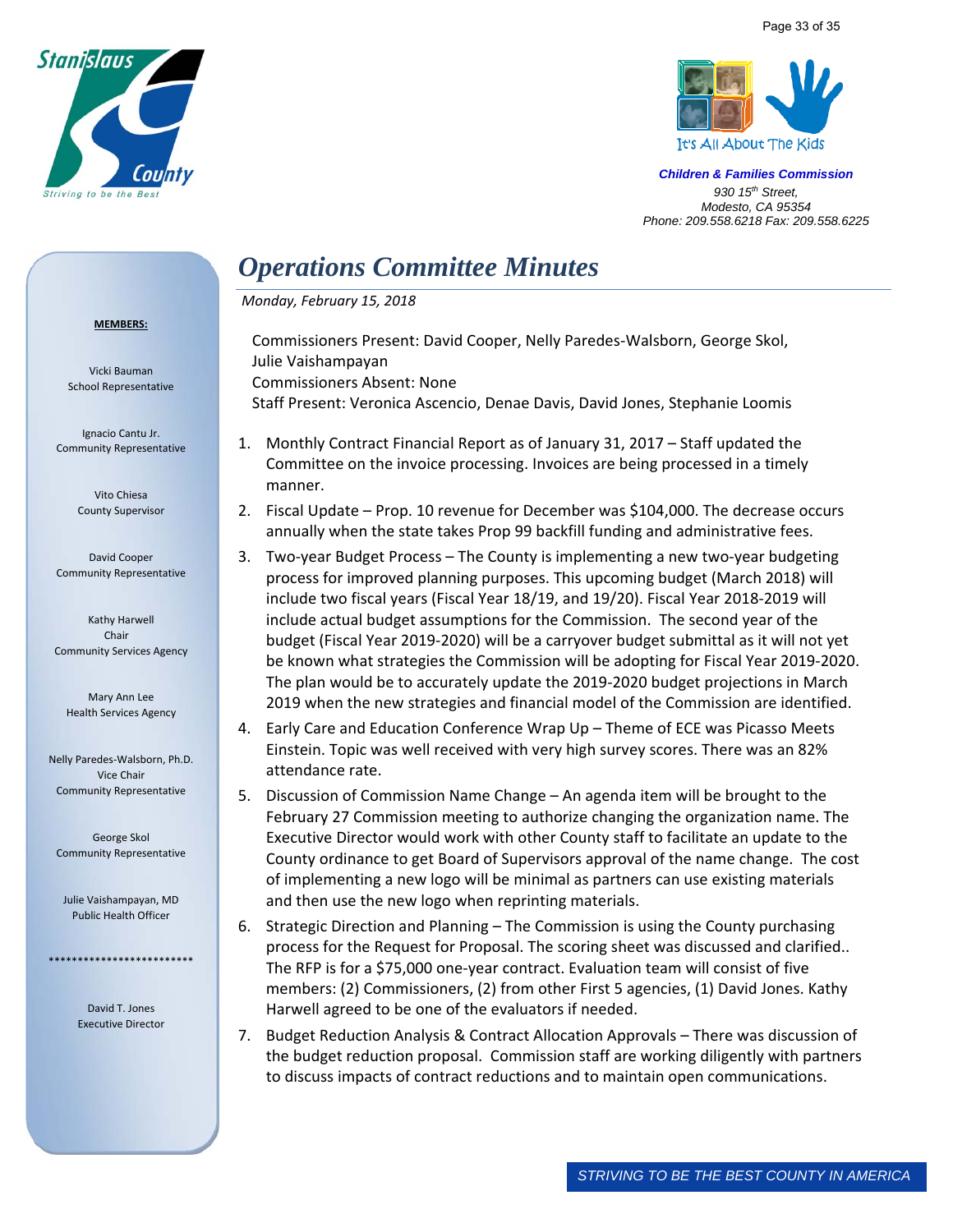- 8. Draft February 27, 2018 Commission Meeting *Board Room, Stanislaus County Office of Education*
	- a. Budget Reduction Analysis & Contract Allocation Approvals
	- b. Strategic Direction and Planning
	- c. Approval to Change Commission Name
	- d. Monthly Contract Financial Report as of January 31, 2017
	- e. Staff Report
- 9. Executive Director Report The Director reported on a vehicle break-in in the rear parking lot. This was reported to the County security officer and the Modesto Police Department. The Annual Program Evaluation is underway and this is a very busy time for staff.
- 10. Adjournment